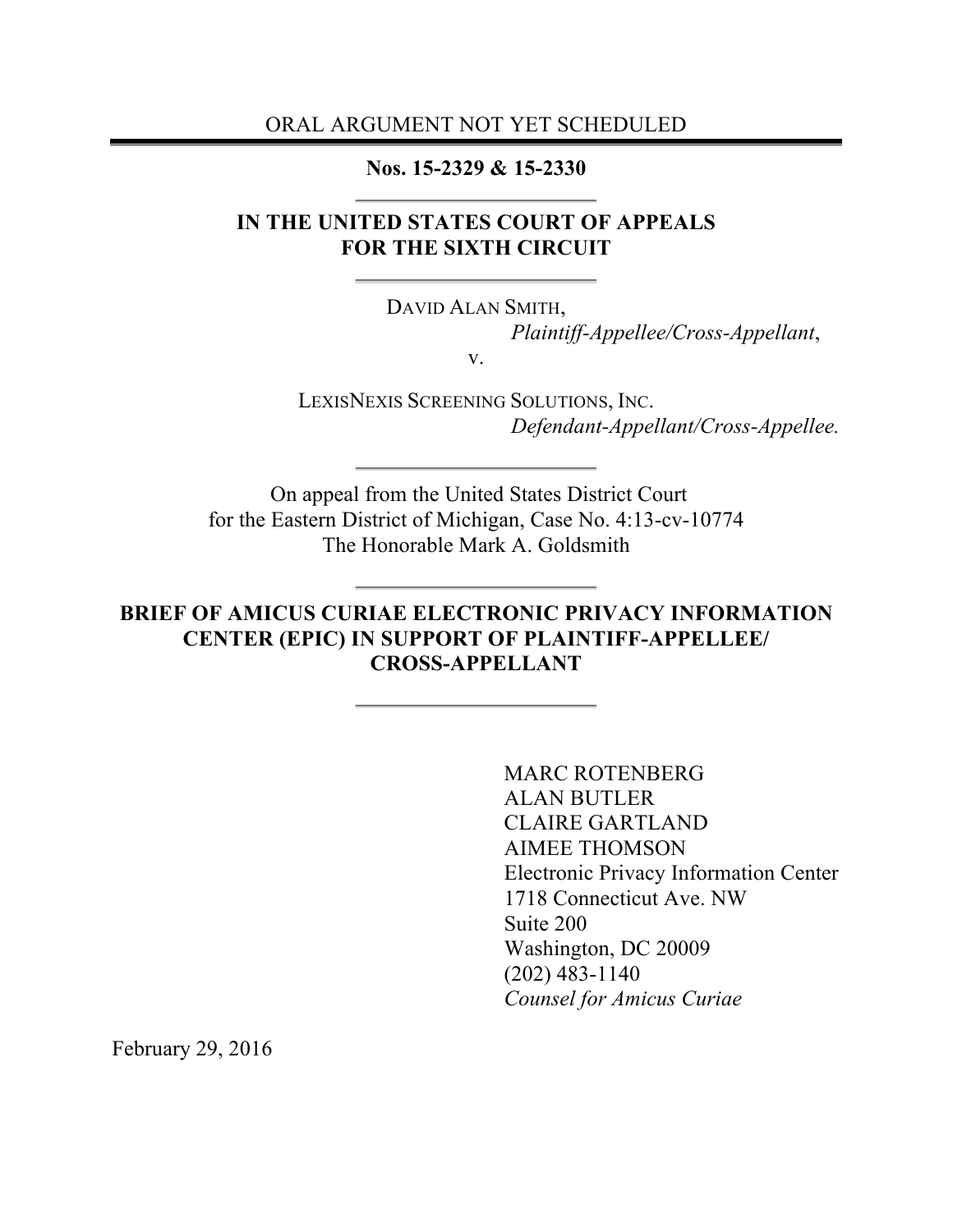#### UNITED STATES COURT OF APPEALS FOR THE SIXTH CIRCUIT

# **Disclosure of Corporate Affiliations and Financial Interest**

Sixth Circuit Case Number: 15-2329/15-2330 Case Name: Smith v. LexisNexis Screening Solutions, Inc.

Name of counsel: Marc Rotenberg, Alan Butler, Claire Gartland, Aimee Thomson

Pursuant to 6th Cir. R. 26.1, Electronic Privacy Information Center (EPIC)

*Name of Party*

makes the following disclosure:

1. Is said party a subsidiary or affiliate of a publicly owned corporation? If Yes, list below the identity of the parent corporation or affiliate and the relationship between it and the named party:

No.

2. Is there a publicly owned corporation, not a party to the appeal, that has a financial interest in the outcome? If yes, list the identity of such corporation and the nature of the financial interest:

No.

| <b>CERTIFICATE OF SERVICE</b> |  |
|-------------------------------|--|
|                               |  |
| s/Alan Butler                 |  |
|                               |  |
|                               |  |

This statement is filed twice: when the appeal is initially opened and later, in the principal briefs, immediately preceding the table of contents. See 6th Cir. R. 26.1 on page 2 of this form.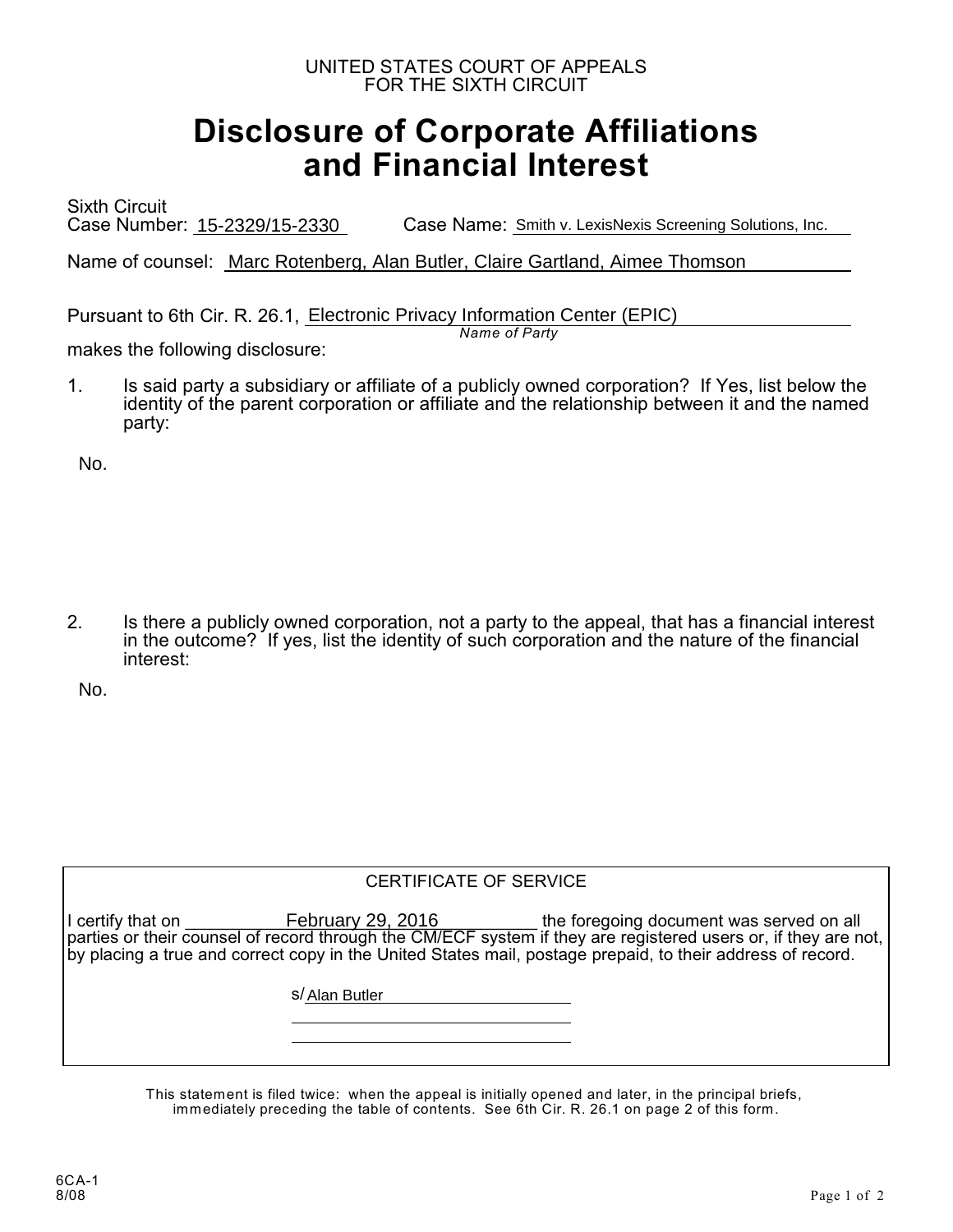# **TABLE OF CONTENTS**

| Reliance on inadequate industry practices does not relieve a credit<br>$\mathbf{I}$ . |
|---------------------------------------------------------------------------------------|
|                                                                                       |
| A.                                                                                    |
| Government agencies and private litigants have filed numerous<br><b>B.</b>            |
| actions against credit reporting agencies for producing reports                       |
|                                                                                       |
| A credit reporting agency cannot satisfy its duty of reasonable care<br>$C_{\cdot}$   |
| by following industry practices that produce inaccurate reports.  13                  |
| II. Credit reporting agencies should be strictly liable for innacuracies              |
| caused by their own failure to match names or maintain records.  15                   |
|                                                                                       |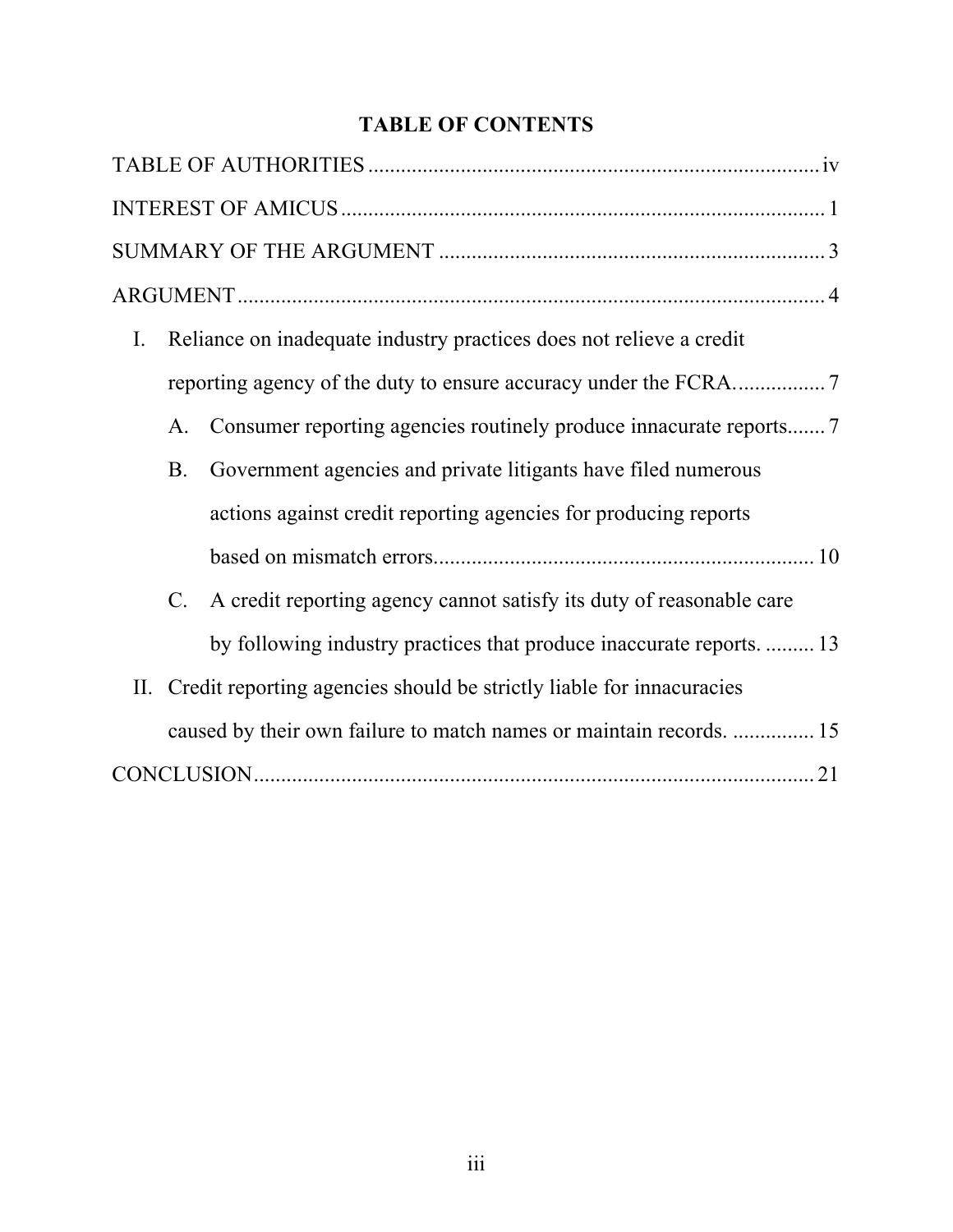# **TABLE OF AUTHORITIES**

| Cases                                                                       |
|-----------------------------------------------------------------------------|
| Complaint of Paducah Towing Co., Inc.,                                      |
|                                                                             |
| $FTC$ v. TRW Inc.,                                                          |
|                                                                             |
| Hoemke v. New York Blood Ctr.,                                              |
|                                                                             |
| Ins. Co. of the West v. Island Dream Homes, Inc.,                           |
|                                                                             |
| Smith v. E-Backgroundchecks.com, Inc.,                                      |
|                                                                             |
| The T.J. Hooper,                                                            |
| 60 F.2d 737 (2d Cir. 1932)                                                  |
| Williams v. First Advantage LNS Screening Sols., Inc.,                      |
| No. 1:13CV222, 2015 WL 9692872 (N.D. Fla. Oct. 14, 2015) 12                 |
| <b>Statutes</b>                                                             |
|                                                                             |
|                                                                             |
|                                                                             |
|                                                                             |
| Privacy Act of 1974, Pub. L. No. 93-579, 88 Stat. 1896                      |
|                                                                             |
| <b>Other Authorities</b>                                                    |
| Brief for EPIC as Amicus Curiae Supporting Appellants, Gordon v. Softech    |
|                                                                             |
| Compl., U.S. v. HireRight Solutions, Inc., No. 1:12-cv-01313                |
|                                                                             |
| ConcernedCRAs, Background Check Consumer Protection Group Grows to          |
|                                                                             |
| Consumer Fin. Prot. Bureau, Consumer Response Annual Report (Mar. 2015) 7   |
| Consumer Fin. Prot. Bureau, I've Been Looking For A Job. What Do            |
| Employers See When They Do Credit Checks And Background Checks?             |
|                                                                             |
| Consumer Fin. Prot. Bureau, List of Consumer Reporting Agencies (2015) 4, 6 |
| Danielle Keats Citron, Reservoirs of Danger: the Evolution of Public and    |
| Private Law at the Dawn of the Information Age, 80 Southern Cal. L. Rev.    |
|                                                                             |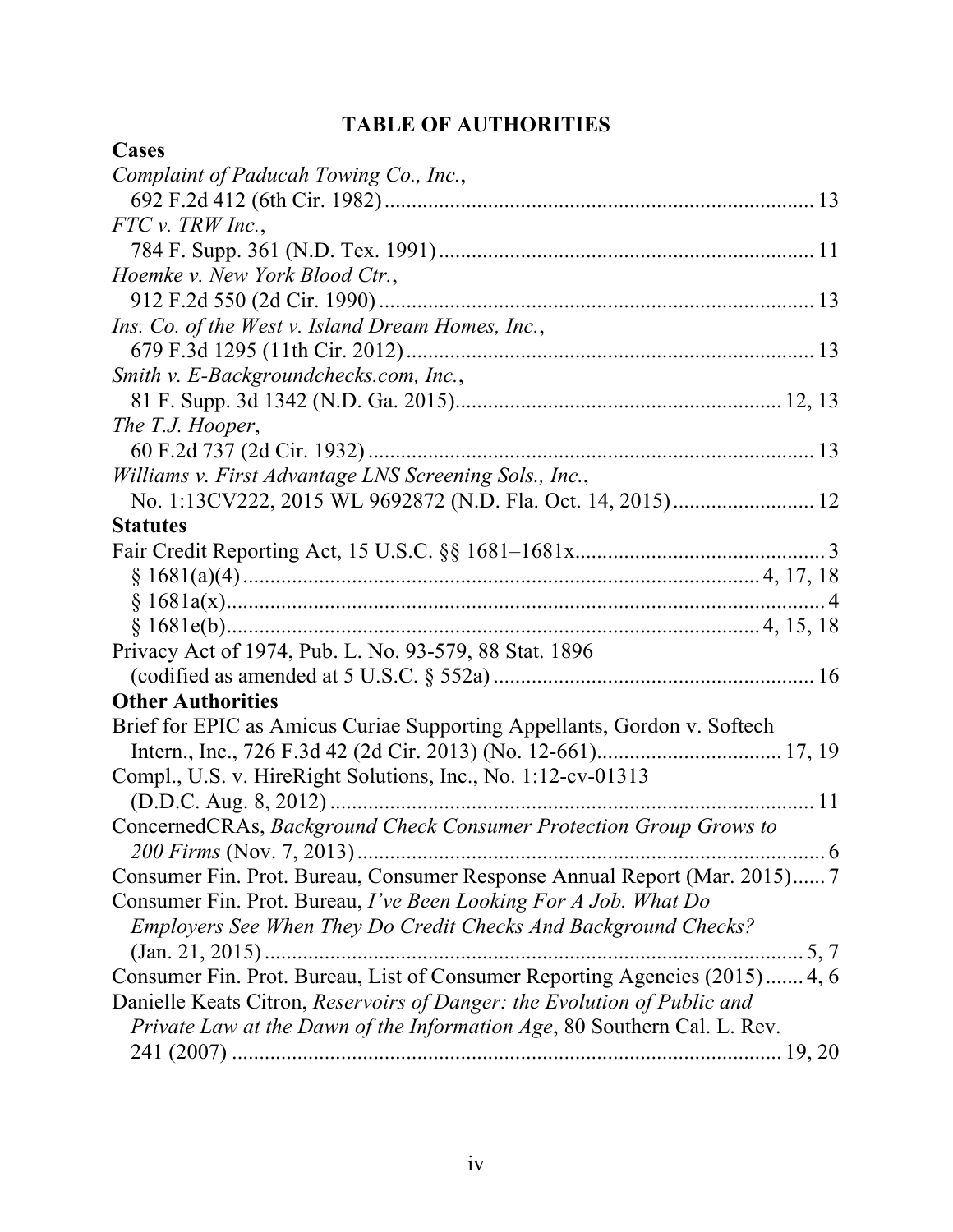| Def.'s Mem. Supp. Mot. Summ. J., Williams, v. First Advantage LNS                 |  |
|-----------------------------------------------------------------------------------|--|
| Screening Sols., Inc., 2015 WL 9692872                                            |  |
|                                                                                   |  |
|                                                                                   |  |
|                                                                                   |  |
| FTC, 40 Years of Experience with the Fair Credit Reporting Act (July 2011) 15, 17 |  |
| FTC, Report to Congress Under Section 319 of the Fair and Accurate Credit         |  |
|                                                                                   |  |
| FTC, Report to Congress Under Section 319 of the Fair and Accurate Credit         |  |
|                                                                                   |  |
| FTC, Where HireRight Solutions Went Wrong (Aug. 8, 2012)  11                      |  |
| General Information Services, Inc. & e-Backgroundchecks.com, Inc., CFPB           |  |
|                                                                                   |  |
| Guido Calabresi, The Costs Of Accidents: A Legal And Economic Analysis            |  |
| . 18                                                                              |  |
| Harold Demsetz, When Does the Rule of Liability Matter?, 1 J. Legal. Stud.        |  |
|                                                                                   |  |
| Jeff Rossen & Avni Patel, Background Check Firms Making Errors, Today             |  |
|                                                                                   |  |
| Marc Rotenberg, EPIC: The First Twenty Years, in Privacy in the Modern            |  |
| Age: The Search for Solutions 1 (Marc Rotenberg, Julia Horwitz, & Jeramie         |  |
|                                                                                   |  |
| Nat'l Consumer Law Ctr., Broken Records: How Errors by Criminal                   |  |
| Background Checking Companies Harm Workers and Businesses                         |  |
|                                                                                   |  |
| Richard Coase, The Problem of Social Cost, 3 J. Law & Econ. 1 (1960)  18          |  |
| Soc. for Human Res. Mgmt., Background Checking: The Use of Criminal               |  |
|                                                                                   |  |
| Stephen Davis & Bryan Polcyn, Background Check Error Leaves Worker                |  |
|                                                                                   |  |
| Susan Adams, How a Criminal Background Check Can Cost You the Job,                |  |
| Forbes (Sept. 19, 2014)                                                           |  |
| U.S. Dep't. of Health, Educ. & Welfare, Secretary's Advisory Committee on         |  |
| Automated Personal Data Systems, Records, Computers, and the Rights of            |  |
| Citizens (1973)                                                                   |  |
| U.S. Gov't Accountability Office, GAO-15-162, Criminal History Records:           |  |
| Additional Actions Could Enhance the Completeness of Records Used for             |  |
|                                                                                   |  |
|                                                                                   |  |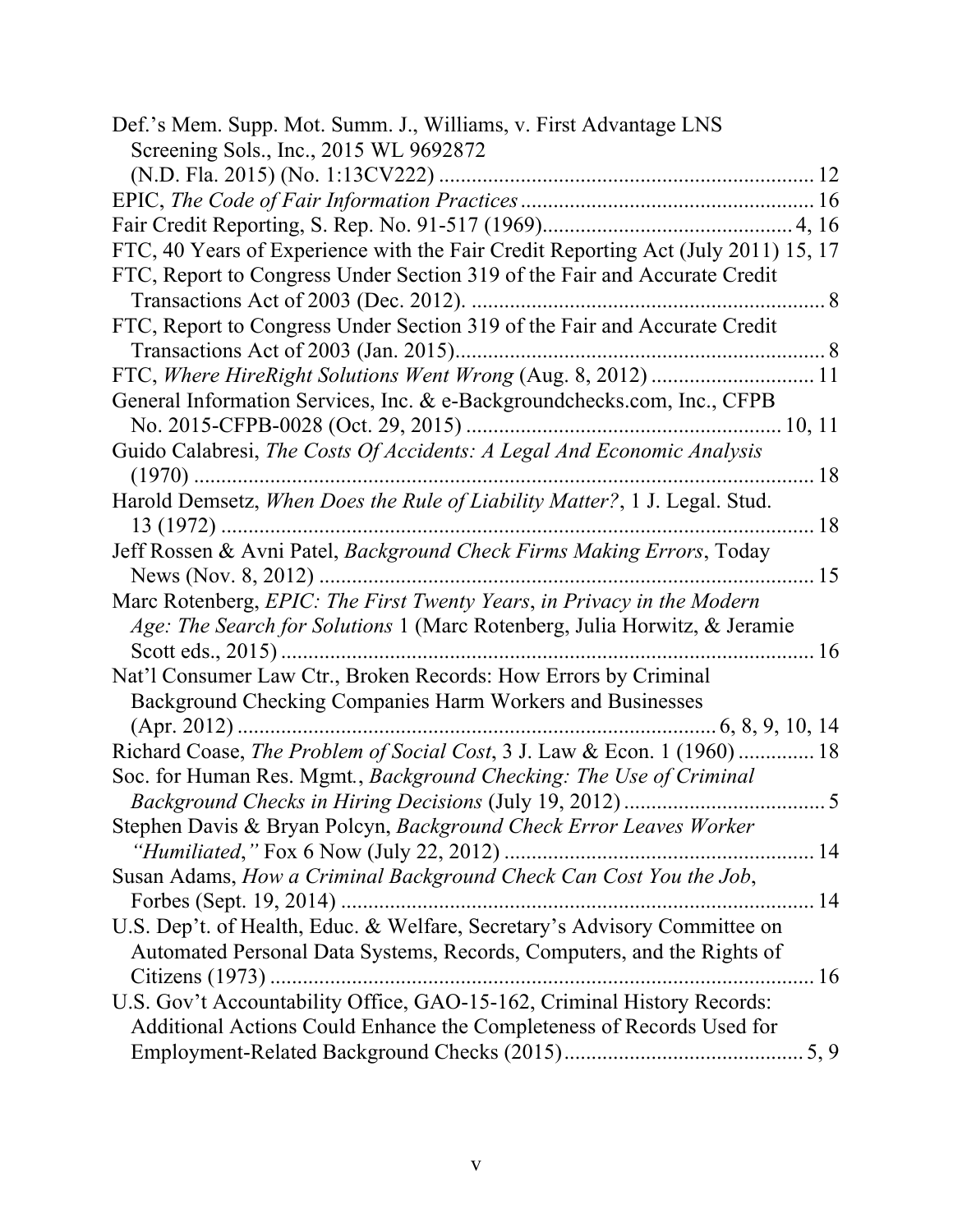| Understanding Consumer Attitudes About Privacy: Hearing Before the |  |
|--------------------------------------------------------------------|--|
| Subcomm. on Commerce, Manufacturing, and Trade of the House Comm.  |  |
|                                                                    |  |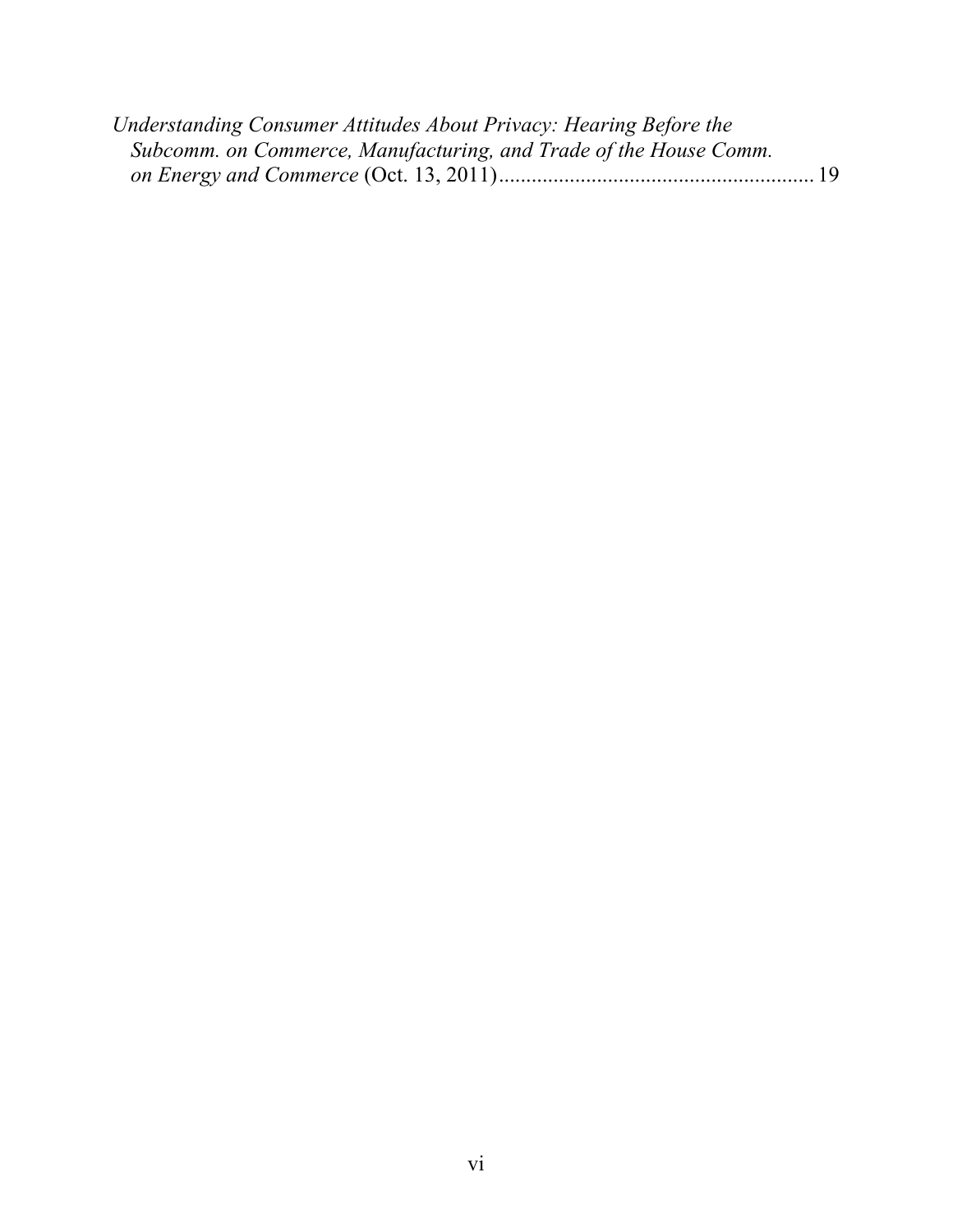#### **INTEREST OF AMICUS**

EPIC is a public interest research center in Washington, D.C., established in 1994 to focus public attention on emerging privacy issues. <sup>1</sup> EPIC routinely participates as amicus curiae in federal cases concerning important consumer privacy issues, including enforcement of the Fair Credit Reporting Act and record accuracy. *See, e.g.*, *ACA Int'l v. FCC*, No. 15-1211 (D.C. Cir. filed Jan. 22, 2016) (defending an order interpreting the Telephone Consumer Protection Act by arguing that the widespread adoption of cell phones has magnified the harm of unwanted communications); *Spokeo v. Robins*, 135 S. Ct. 1892 (2015) (arguing that the violation of a consumer's privacy rights under the Fair Credit Reporting Act constitutes an injury-in-fact sufficient to confer Article III standing); *In re Nickelodeon Consumer Privacy Litig.*, No. 15-1441 (3d Cir. filed May 4, 2015) (addressing the definition of personally identifiable information as applied to Internet addresses and other unique persistent identifiers); *FTC v. Wyndham Hotels & Resorts, LLC*, 799 F.3d 236 (3d Cir. 2015) (arguing that regulation of data security practices is necessary to protect consumers from identity theft and fraud); *Gordon v. Softech Int'l*, 726 F.3d 42 (2d Cir. 2012) (arguing that resellers of driver

<sup>&</sup>lt;sup>1</sup> Plaintiff-Appellee/Cross-Appellant has consented to the filing of this brief. Defendant-Appellant/Cross-Appellee has declined to consent. Concurrent with this brief, EPIC has filed a motion to file an amicus brief. In accordance with Federal Rule of Appellate Procedure 29, the undersigned states that no monetary contributions were made for the preparation or submission of this brief. This brief was not authored, in whole or in part, by counsel for a party.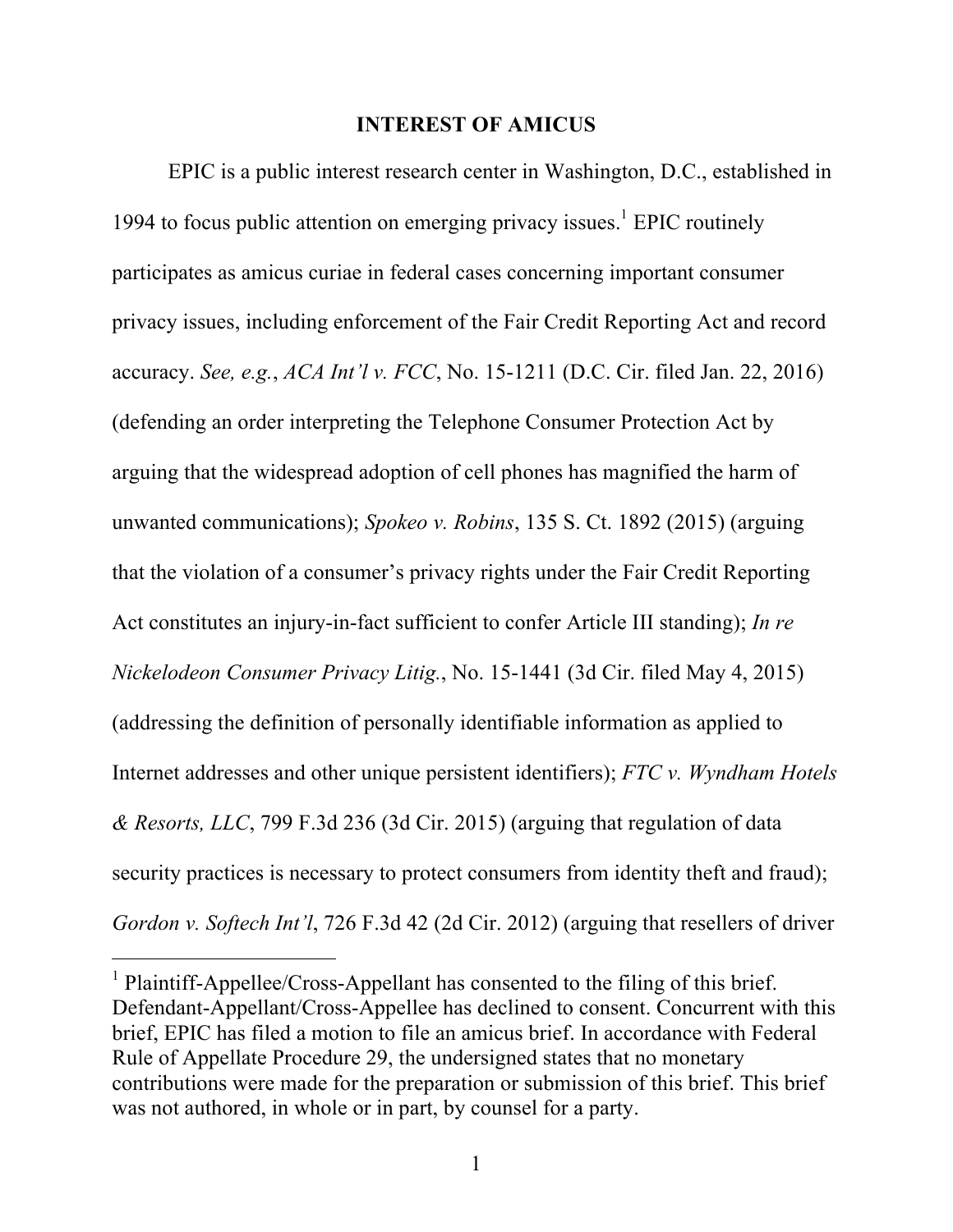records should be strictly liable for downstream misuses); *Kehoe v. Fidelity Federal Bank and Trust*, 421 F.3d 1209 (11th Cir. 2005) (arguing that individuals need not prove actual damages to recover under the Driver's Privacy Protection Act); *Remsburg v. Docusearch, Inc.*, 816 A.2d 1001 (N.H. 2003) (arguing that a data broker should be liable for harms caused by the sale of personal information).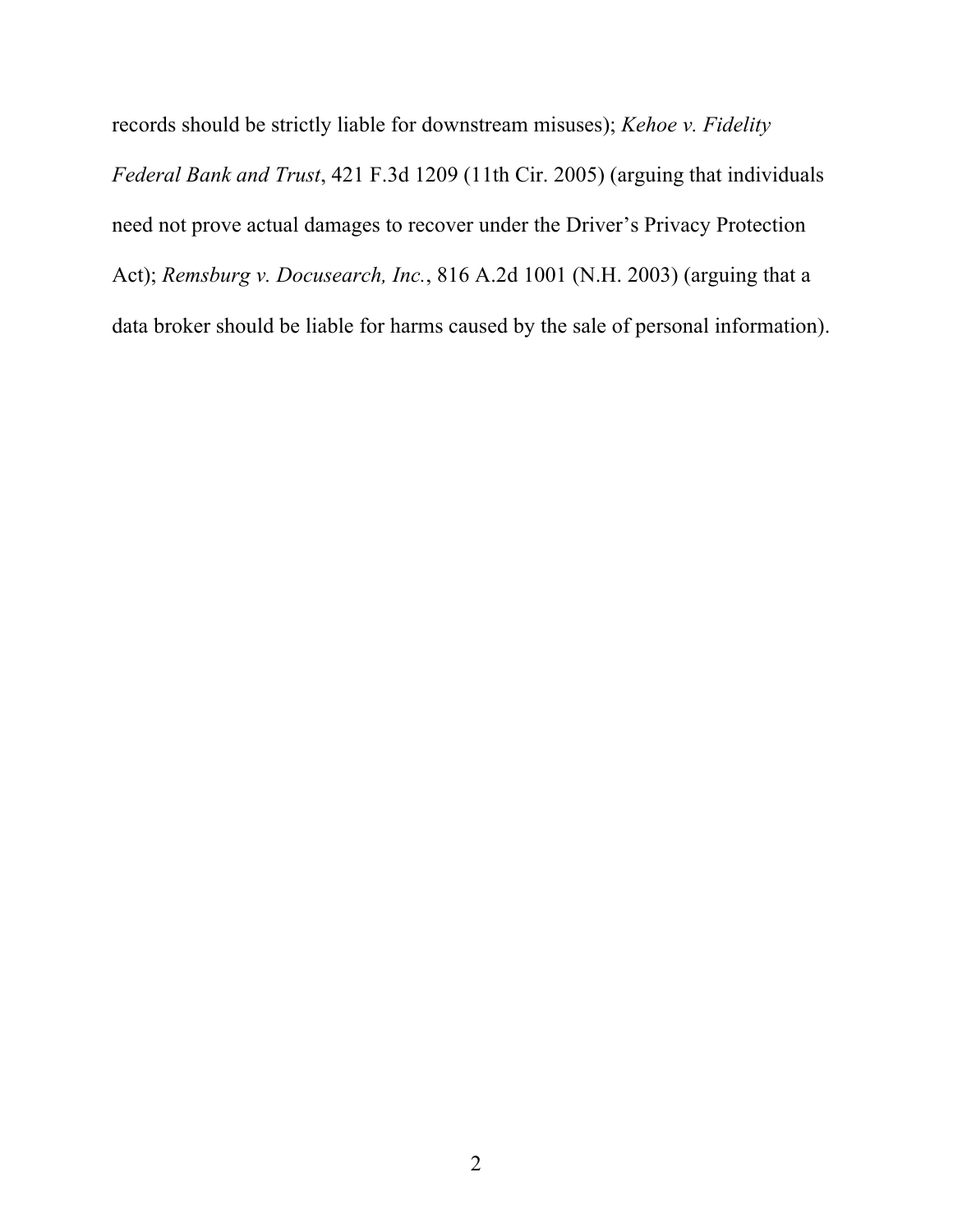#### **SUMMARY OF THE ARGUMENT**

When Congress considered the Fair Credit Reporting Act ("FCRA"), it was well aware of the harm that consumers would suffer from the sale of inaccurate reports about their credit history and personal background. In order to prevent such harm, Congress required that all consumer reporting agencies ("CRAs") follow reasonable procedures to ensure the maximum possible accuracy in the consumer reports they sold to others. Despite this clear congressional mandate, companies routinely fail to take reasonable care, producing erroneous and incomplete reports that cause significant harm to consumers. This is especially true of CRAs that provide background check services.

CRAs, such as the defendant in this case, routinely provide detailed background investigations to employers that can make or break a job application. These Employment Screening CRAs gather detailed personal information and sell it to the employer, often without regard for the consequences. Despite the clear intent of Congress that CRAs ensure maximum possible accuracy in the information they provide, these reports are often inaccurate, associating the criminal and bankruptcy records of other individuals with job applicants who are entirely innocent. These negligent reports can have devastating effects on job applicants, as this case shows. Moreover, economic theory makes clear that the Employment Screening CRA, not the applicant, is the best—and indeed, the only—party in a position to assure "maximum possible accuracy" for reports that they generate and sell. When they fail to do so, they are liable under the FCRA.

3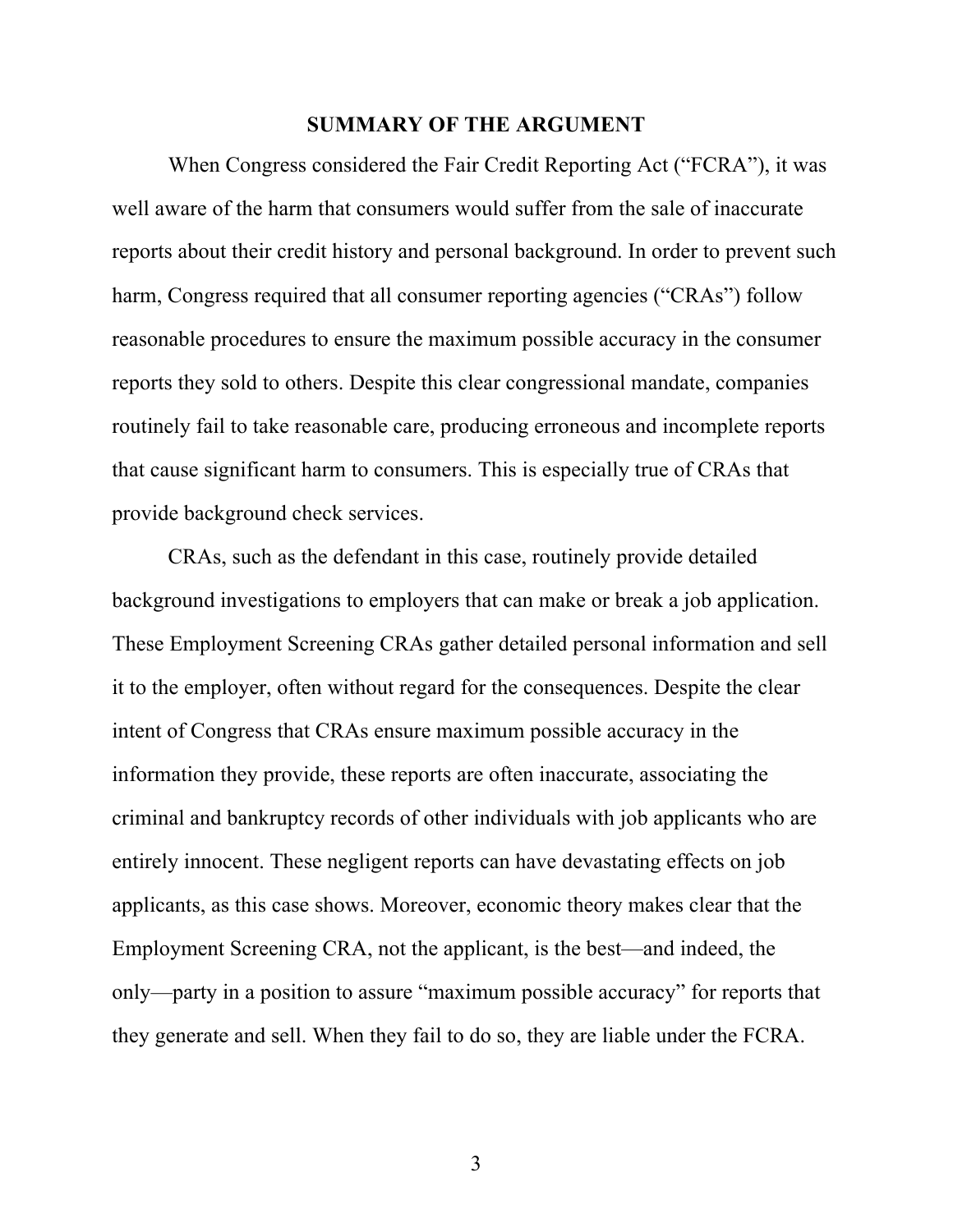#### **ARGUMENT**

Congress passed the Fair Credit Reporting Act to "insure that consumer reporting agencies exercise their grave responsibilities with fairness, impartiality, and a respect for the consumer's right to privacy." 15 U.S.C. § 1681(a)(4). The goal of the Act was to "prevent consumers from being unjustly damaged because of inaccurate or arbitrary information in a credit report." Fair Credit Reporting, S. Rep. No. 91-517, at 1 (1969). To achieve this goal, Congress required CRAs to establish and follow "reasonable procedures to assure *maximum possible accuracy* of the information" that they disseminate in consumer reports. 15 U.S.C. § 1681e(b) (emphasis added).

There are many different types of reporting agencies. *See* Consumer Fin. Prot. Bureau, List of Consumer Reporting Agencies 2 (2015) [hereinafter "CRA List"]<sup>2</sup>. In addition to the three largest CRAs—Equifax, Experian, and TransUnion—that handle credit reports, there are thousands of "specialty reporting companies that focus on certain market areas and consumer segments." *Id.* at 5; *see also* 15 U.S.C. § 1681a(x) (defining nationwide specialty consumer reporting agencies).

A substantial segment of the specialty reporting companies, such as the defendant in this case, provide reports for employment screening purposes. CRA List, *supra*, at 9; *see also* § 1681a(x) (defining nationwide specialty consumer reporting agencies to include CRAs that "compile[] and maintain[] files on

 $2 \text{ http://files.comsumer finance.gov/f/201501-cfpb}$  list-consumer-reportingagencies.pdf.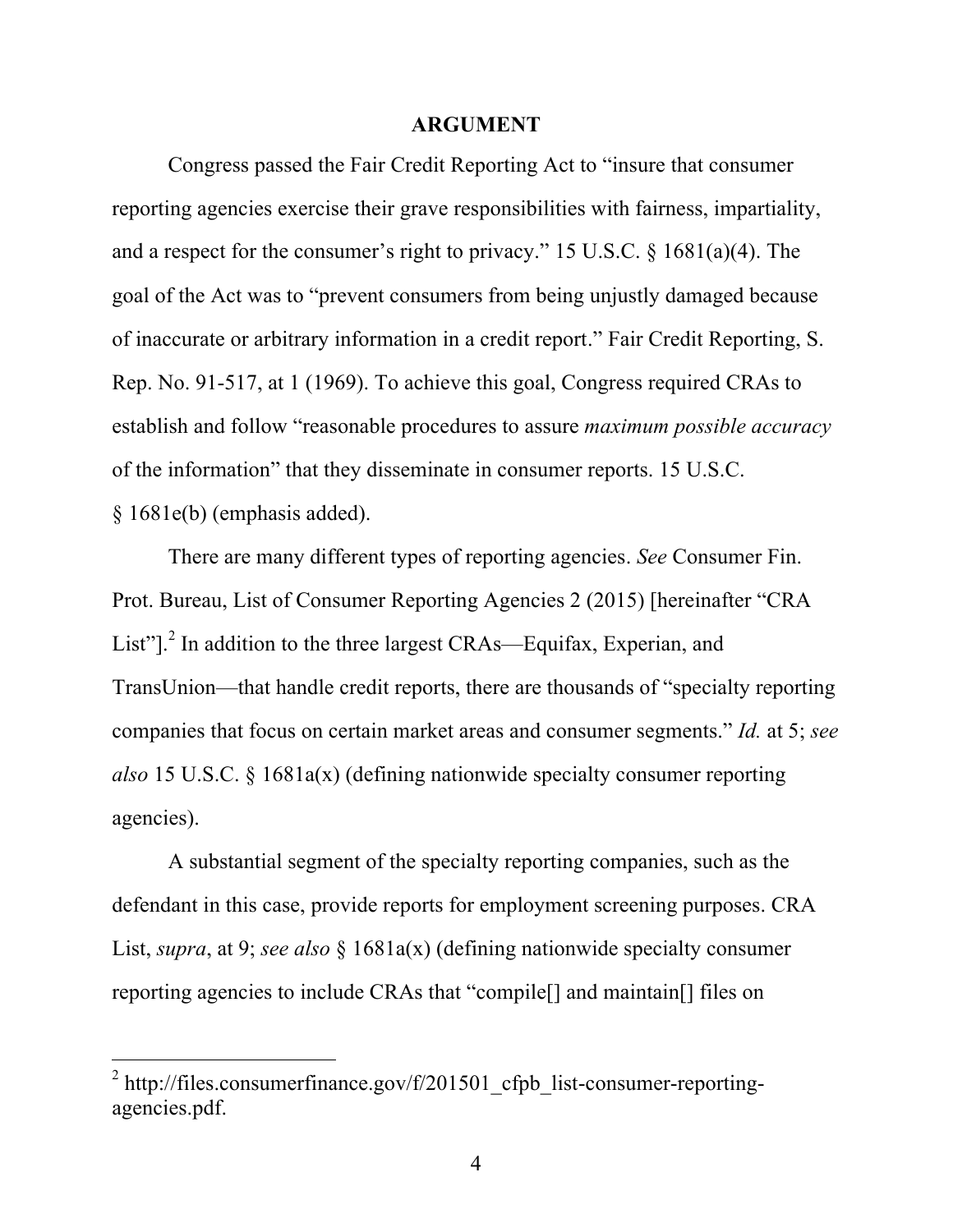consumers on a nationwide basis" relating to "(4) employment history"). These Employment Screening CRAs produce reports based on a variety of sources including "credit checks, criminal background checks, public records—such as bankruptcy filings and other court documents—and information related to your employment history." Consumer Fin. Prot. Bureau, *I've Been Looking For A Job. What Do Employers See When They Do Credit Checks And Background Checks?* (Jan. 21, 2015) [hereinafter "CFPB Employment Checks"].<sup>3</sup>

Recent studies estimate that 69 percent of employers conduct criminal background checks for all job candidates. Soc. for Human Res. Mgmt*.*, *Background Checking: The Use of Criminal Background Checks in Hiring Decisions* (July 19, 2012). <sup>4</sup> Although the "exact number of private companies that conduct criminal record checks, the number of checks conducted each year, and the number of employers and industries requesting checks are generally unknown," they "appear to be increasing." U.S. Gov't Accountability Office, GAO-15-162, Criminal History Records: Additional Actions Could Enhance the Completeness of Records Used for Employment-Related Background Checks 33 (2015) [hereinafter "GAO Report"].<sup>5</sup>

It is clear that consumers suffer substantial harm from inaccurate background checks. These reports sometimes contain erroneous credit information,

<sup>3</sup> http://www.consumerfinance.gov/askcfpb/1823/ive-been-looking-job-what-doemployers-see-when-they-do-credit-checks-and-background-checks.html.

<sup>4</sup> http://www.shrm.org/research/surveyfindings/articles/pages/criminalbackground check.aspx.

 $5 \text{ http://www.gao.gov/assets/670/668505.pdf}.$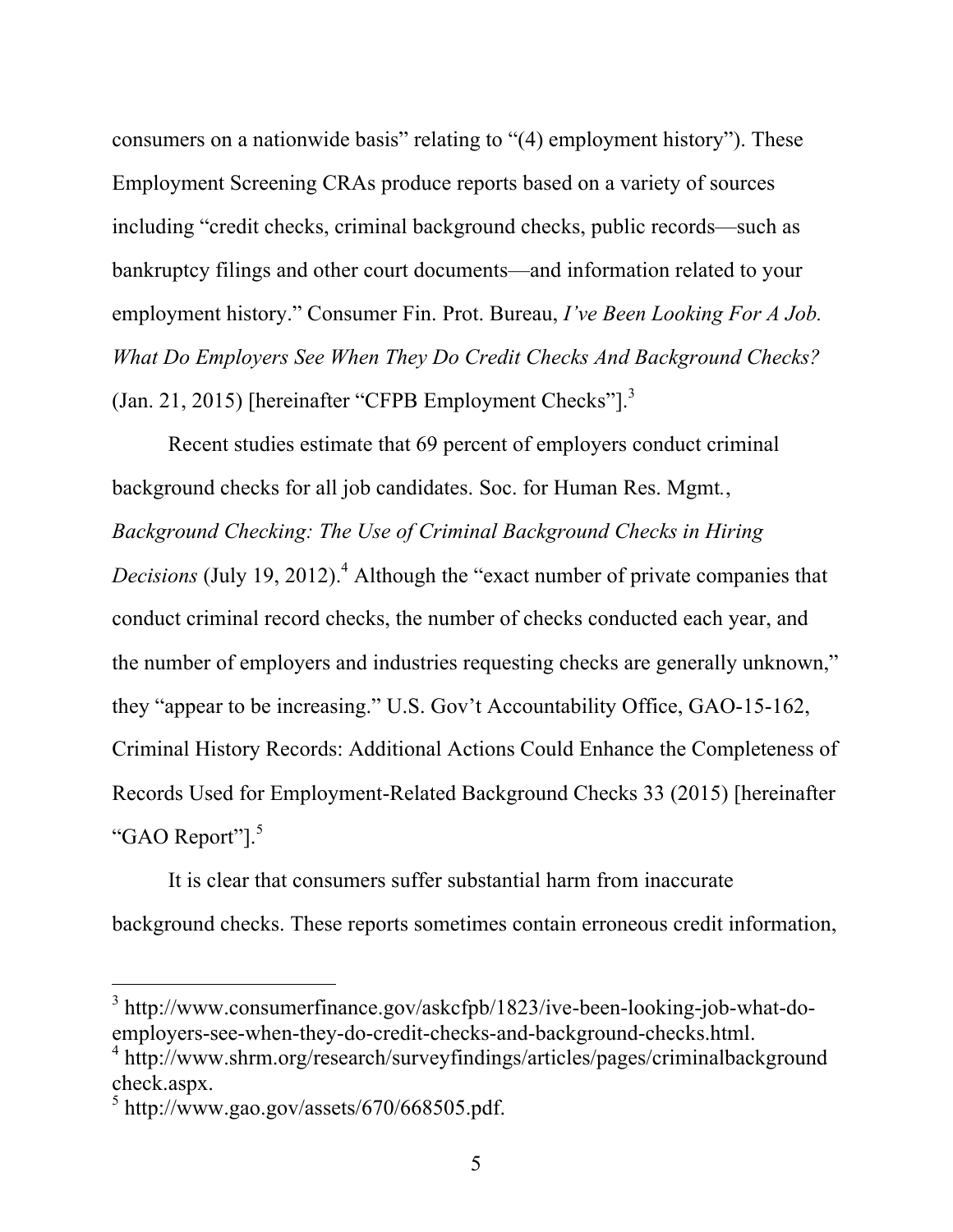and incomplete or misleading criminal records. *See* Nat'l Consumer Law Ctr., Broken Records: How Errors by Criminal Background Checking Companies Harm Workers and Businesses  $3-4$  (Apr. 2012)<sup>6</sup> [hereinafter "Broken Records"]. But an even more common problem is the inclusion of information in a background check report that is about an entirely different person (a "mismatch error"). *Id*.

Mismatch errors pose especially difficult challenges to consumers because they have no ability to proactively protect themselves from harm. An individual has no way of knowing in advance which Employment Screening CRA her prospective employer might use to conduct the background check. The Consumer Financial Protection Bureau ("CFPB") lists 15 Employment Screening CRAs, CRA List, *supra*, at 8–12, but other sources indicate that there are hundreds, ConcernedCRAs, *Background Check Consumer Protection Group Grows to 200 Firms* (Nov. 7, 2013),<sup>7</sup> or even thousands of these companies, Broken Records, *supra*, at 32 (stating that there are 2,137 members of the National Association of Professional Background Screeners).

But even if a consumer knew which Employment Screening CRA her prospective employer would use, many of these companies do not obtain records about a consumer until after the employer requests a report. CRA List, *supra*, at 8. At this point, it is too late for the consumer to preemptively review the report and dispute errors. And even if a consumer could review the records before their

<sup>6</sup> https://www.nclc.org/images/pdf/pr-reports/broken-records-report.pdf.

 $^7$  http://www.concernedcras.com/2013/11/background-check-consumer-protectiongroup-grows-to-200-firms/.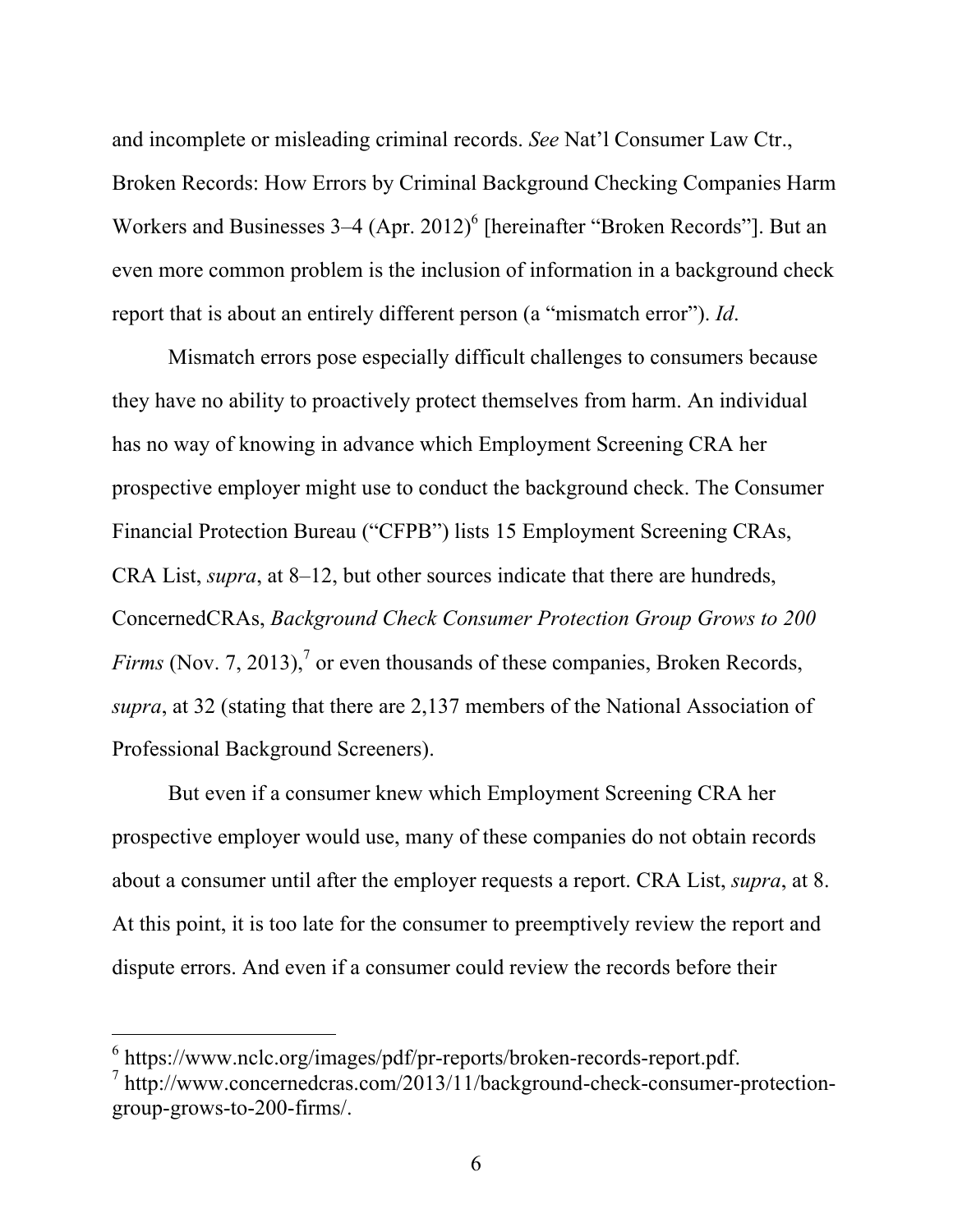background check is conducted, the consumer could not review for the type of mismatch error that occurred in this case. Here, the defendant *created* the error when it included the criminal records of David Oscar Smith in the background check report for David Alan Smith.

The *raison d'être* of an Employment Screening CRA is to compile "credit checks, criminal background checks, public records . . . and information related to [an individual's] employment history." CFPB Employment Checks, *supra*. In other words, the responsibility of an Employment Screening CRA is to match information from different sources with a *particular* person. When a company fails to meet this fundamental baseline of accuracy, their procedures should be *per se* unreasonable and they should be strictly liable under the FCRA.

# **I. Reliance on inadequate industry practices does not relieve a credit reporting agency of the duty to ensure accuracy under the FCRA.**

## **A. Consumer reporting agencies routinely produce innacurate reports.**

Inaccurate consumer reports are a widespread problem for American consumers. More than three-quarters of complaints received by the CFPB stem from erroneous information distributed by a CRA. Consumer Fin. Prot. Bureau, *Consumer Response Annual Report* 20–21 (Mar. 2015). <sup>8</sup> According to the Federal Trade Commission, 21 percent of American consumers surveyed had "confirmed material errors" on at least one of their reports issued by the three major credit reporting bureaus (Experian, Equifax, and TransUnion). FTC, Report to Congress

<sup>8</sup> https://www.ftc.gov/sites/default/files/documents/reports/section-319-fair-andaccurate-credit-transactions-act-2003-fifth-interim-federal-tradecommission/130211factareport.pdf.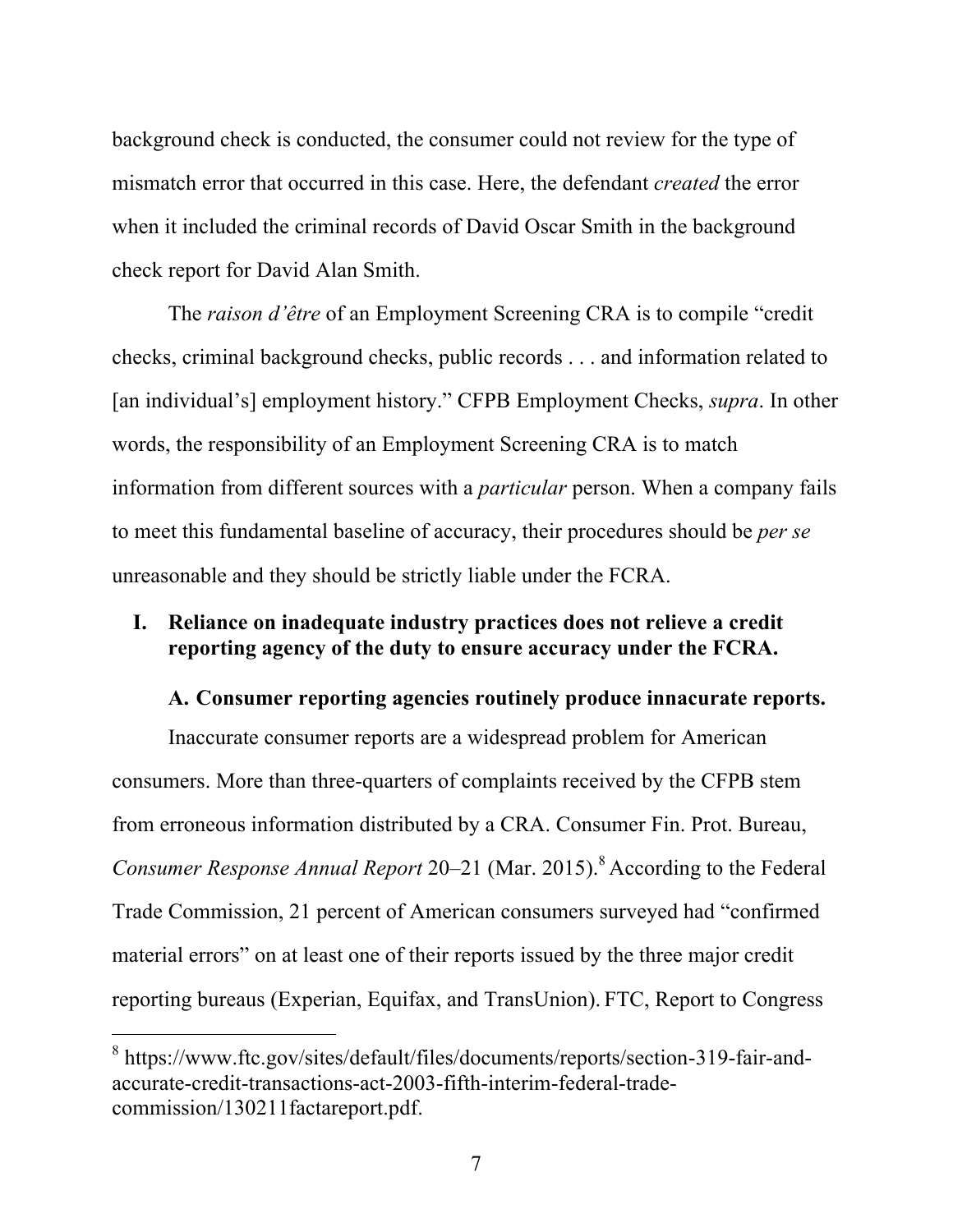Under Section 319 of the Fair and Accurate Credit Transactions Act of 2003, at iv (Dec. 2012). A follow-up report showed that the vast majority of consumers were not able to correct all of the inaccurate information on their reports, even after contacting the relevant CRA. FTC, Report to Congress Under Section 319 of the Fair and Accurate Credit Transactions Act of 2003, at iii (Jan. 2015).<sup>10</sup>

Employment Screening CRAs compound the problem of inaccurate reports by failing to adequately screen records before compiling them into background check reports. While these companies may not be directly responsible for errors in records produced by other companies, they are responsible for the errors that they create as well as the decision to sell inaccurate personal information to others. This includes incorrectly "matching" records that are not actually about the same individual.

One of the most widely reported problems caused by Employment Screening CRAs is the failure to correctly correlate credit and criminal history for the same individual. According to the National Consumer Law Center, "many private background screening companies rely solely on first name, last name, and date of birth" when matching records. Broken Records, *supra*, at 15. The report also found that many Employment Screening CRAs have sufficient information to prevent these mismatch errors, but "they do not design their products to utilize this

 $9$  http://files.consumerfinance.gov/f/201503 cfpb consumer-response-annualreport-2014.pdf.

<sup>&</sup>lt;sup>10</sup> https://www.ftc.gov/system/files/documents/reports/section-319-fair-accuratecredit-transactions-act-2003-sixth-interim-final-report-federal-trade/150121facta report.pdf.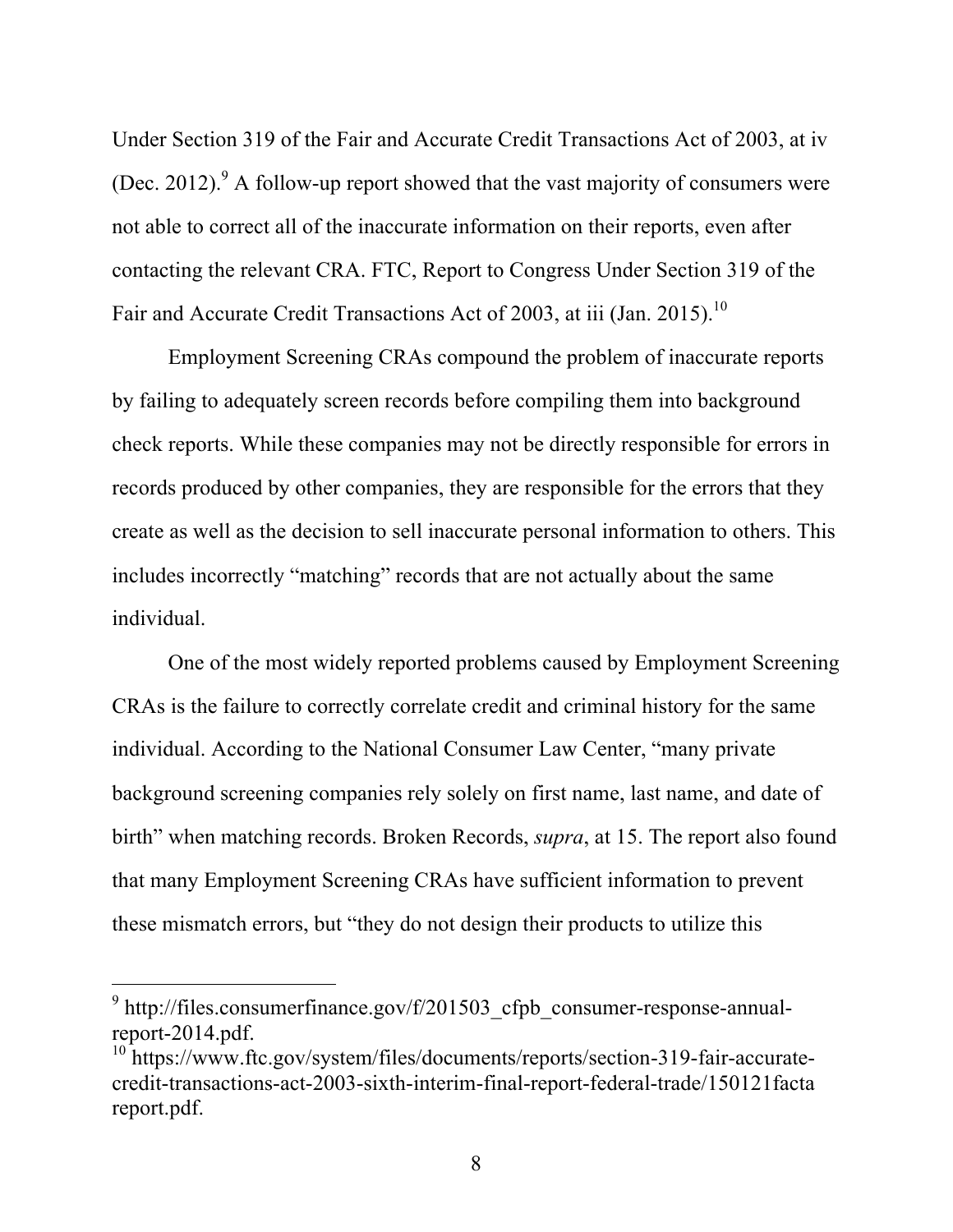information" and "appear to consider making information instantly available for employers and/or utilizing less costly methods to be a higher priority than ensuring accurate information for the workers whose livelihoods are affected." Broken Records, *supra*, at 19.

Problems arise frequently for consumers with common names. For example, plaintiff Catherine Taylor, an Arkansas resident with no criminal history, had her records repeatedly mismatched with the criminal history records of an Illinois resident with the same name and date of birth. As a consequence, the plaintiff's employment and housing prospects were repeatedly threatened. *Id.* at 16–17. The Employment Screening CRA that produced the plaintiff's report was ChoicePoint, *id*., which was subsequently acquired by the defendant in this case. ChoicePoint had access to the plaintiff's address, Social Security Number, and credit report, which would have prevented the mismatch from occurring had ChoicePoint used these data points in generating the background report. *Id*. But the company's background check service was "designed to give an instant result, and *thus was not designed to access*" information that would have prevented the error. *Id.* at 17.

Employment Screening CRAs also routinely distribute criminal history information even when they are unable to obtain complete and accurate records. GAO Report, *supra*, at 37. Reports frequently include sealed or expunged records and incomplete disposition data. *See* Broken Records at 3. Many errors arise from Employment Screening CRAs' common practice of purchasing bulk criminal records from state courts but subsequently failing to properly update the data. *See id.* at 21. Employment Screening CRAs also fail to use the most reliable sources of

9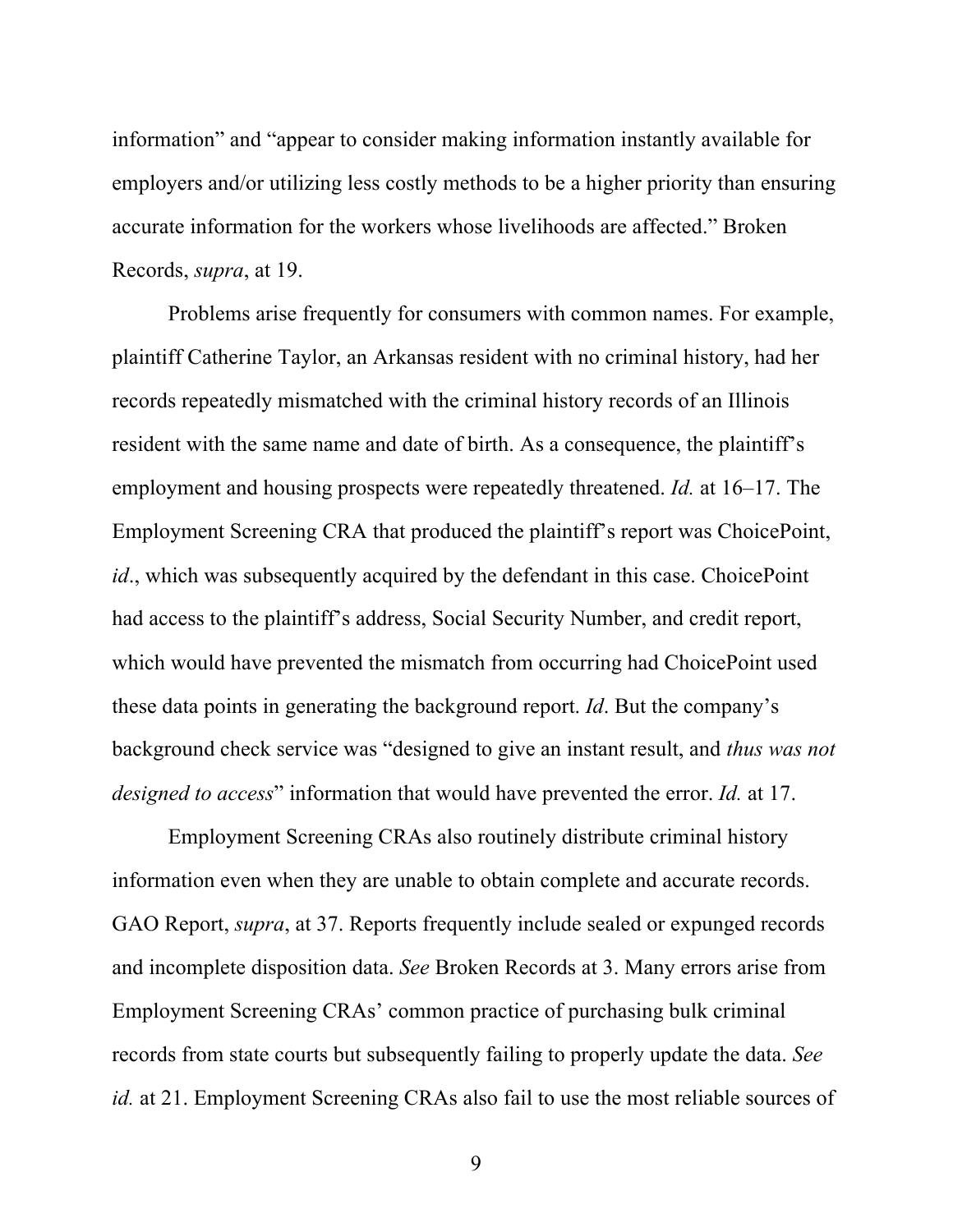criminal records or to independently verify certain records that raise red flags. *See id.* at 21–26.

# **B. Government agencies and private litigants have filed numerous actions against credit reporting agencies for producing reports based on mismatch errors.**

Mismatch errors have prompted numerous FCRA enforcement actions and private lawsuits against prominent members of the Employment Screening industry.

The CFPB recently brought actions against two of the largest Employment Screening CRAs based on mismatch errors. General Information Services, Inc. & e-Backgroundchecks.com, Inc., CFPB No. 2015-CFPB-0028 (Oct. 29, 2015). The Bureau found that the companies did not satisfy the FCRA requirements where their procedures "permit[ted], but [did] not require, employers to provide middle names for applicants for the purpose of matching criminal records to consumers." *Id.* at 5. In response, the Bureau issued an order requiring the company to include, at a minimum:

use of middle names for matching public records to consumers, including affirmatively matching middle names when provided, or in the event an applicant's middle name is not provided, deriving a middle name by running a social security trace and using the middle name from records matching an applicant's first name, last name, and social security number to affirmatively match criminal records with the same first, middle, and last names with one or more additional personal identifiers, such as date of birth or social security number; algorithms for distinguishing records by middle name; algorithms for matching common names; algorithms for matching nicknames; and algorithms to distinguish between names that vary by generational suffix.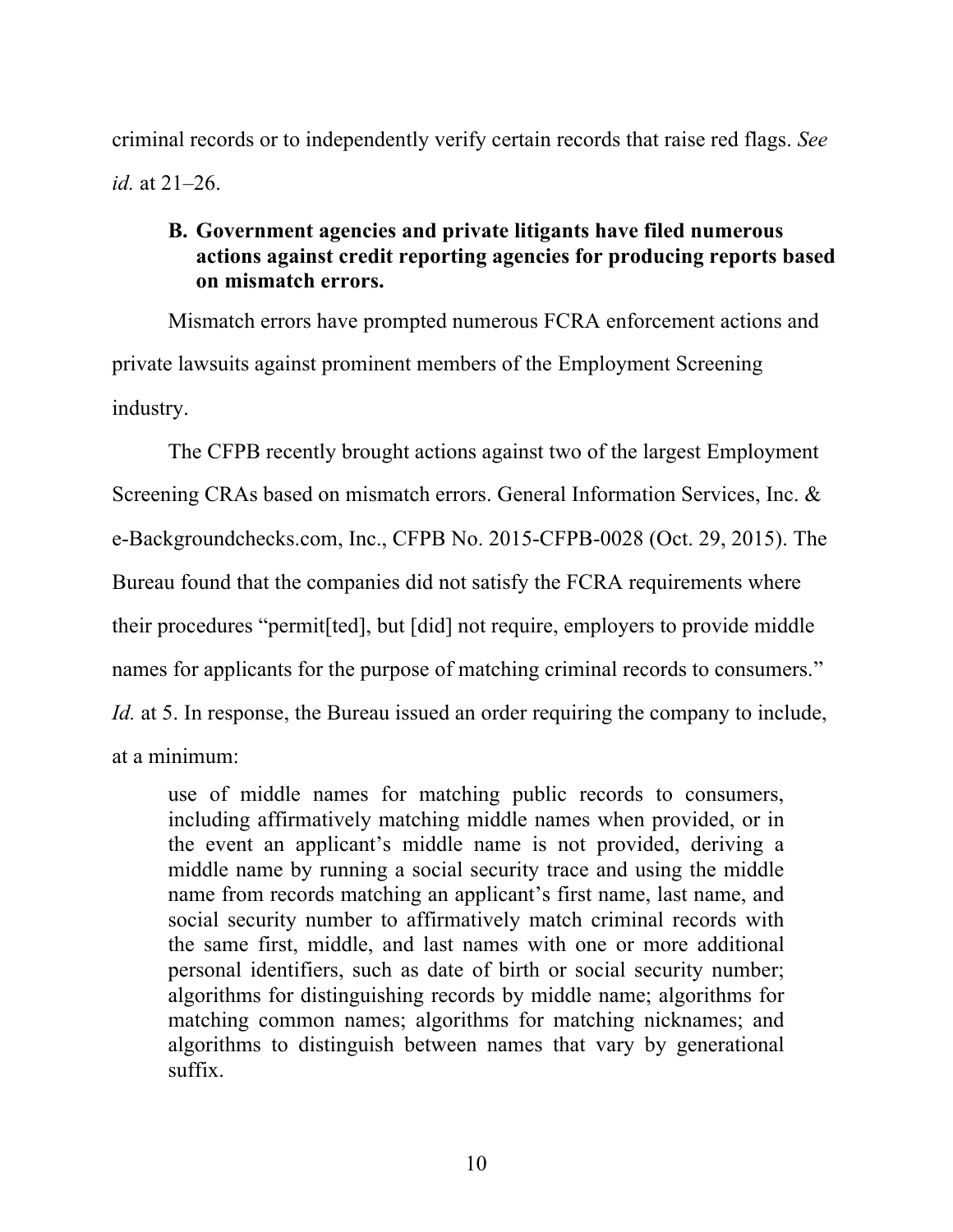*Id*. at 11–12.

 $\overline{a}$ 

In 2012, the FTC brought an action against another Employment Screening CRA for failing to prevent mismatch errors. Compl. at 5, U.S. v. HireRight Solutions, Inc., No. 1:12-cv-01313 (D.D.C. Aug. 8, 2012).<sup>11</sup> The FTC took particular umbrage with the fact that "some reports listed convictions for people other than the applicant or employee—even though the person with the criminal record had a different middle name or date of birth." FTC, *Where HireRight Solutions Went Wrong* (Aug. 8, 2012). 12

The FTC has pursued actions against companies for committing similar mismatch errors for more than twenty years. For example, the FTC ordered one Texas company to "[m]aintain reasonable procedures to prevent the occurrence or reoccurrence of Mixed Files" which includes using, "for matching and identification purposes, a Consumer's Full Identifying Information." *FTC v. TRW Inc.*, 784 F. Supp. 361, 362 (N.D. Tex. 1991). The order defined "Full Identifying Information" as "full last and first name; *middle initial*; full street address; zip code; year of birth; any generational designation; and social security number." *Id.* at 362 (emphasis added).

Similar disputes have been brought by consumers directly. In a recent case, the judge wondered whether plaintiff Richard Williams was "incredibly unlucky," or whether the company was "not very good at performing public records searches

<sup>&</sup>lt;sup>11</sup> https://www.ftc.gov/sites/default/files/documents/cases/2012/08/120808hirerigh tcmpt.pdf.

 $12 \text{ https://www.ftc.gov/news-events/blogs/business-blog/2012/08/where-hireright-}$ solutions-went-wrong.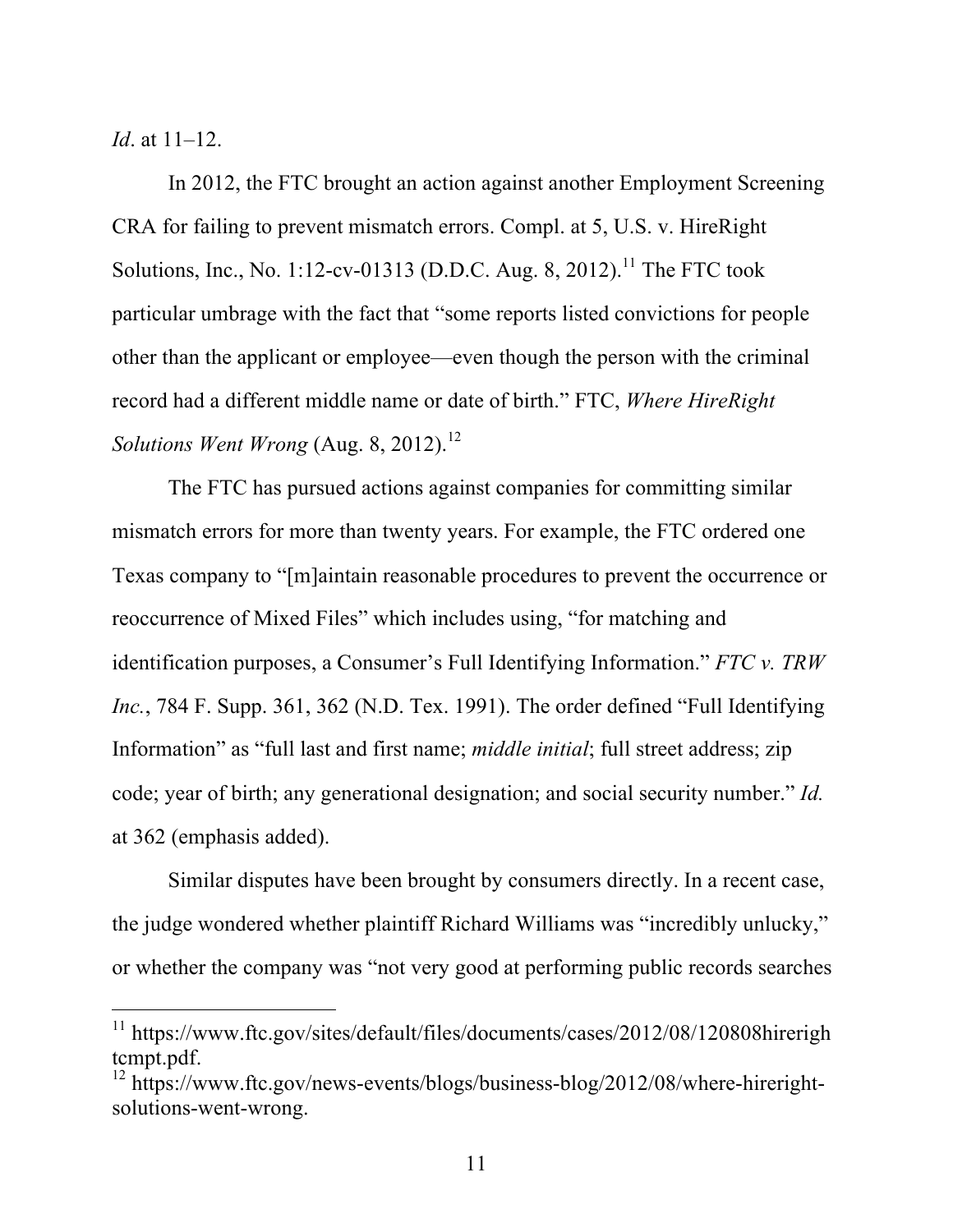on individuals with common names." *Williams v. First Advantage LNS Screening Sols., Inc.*, No. 1:13CV222, 2015 WL 9692872, at \*1 (N.D. Fla. Oct. 14, 2015). That case involved the same defendant as this one, and the company conducted a similar background check using only plaintiff's first and last name and date of birth. Def.'s Mem. Supp. Mot. Summ. J. at 7, Williams, v. First Advantage LNS Screening Sols., Inc., 2015 WL 9692872 (N.D. Fla. 2015) (No. 1:13CV222). As a result of a mismatch error, the company produced multiple criminal drug sale records that had nothing to do with the plaintiff. *Williams*, 2015 WL 9692872, at \*1. Because of this, the prospective employer hired another applicant. *Id.* at \*2. The harm was compounded further when the plaintiff, after disputing the original report, applied for a job with a different employer who used the same background check service. *Id.* at \*2. Incredibly, the defendant again produced inaccurate records due to a mismatch error, and the plaintiff was again denied employment. *Id*. As the court observed, the fact that the company mismatched the records "after" making a similar error in the past does not speak well for the reasonableness of its procedures, to put it mildly." *Id.* at \*5.

In another similar case, a company furnished a report to an employer that contained significant mismatch errors. *Smith v. E-Backgroundchecks.com, Inc.*, 81 F. Supp. 3d 1342, 1348 (N.D. Ga. 2015). The court noted that "while requiring a [CRA] to go beyond the face of court records to determine whether [those records] correctly report the outcome of the underlying action may be too much to ask, requiring a [CRA] to correctly determine which public records belong to which

12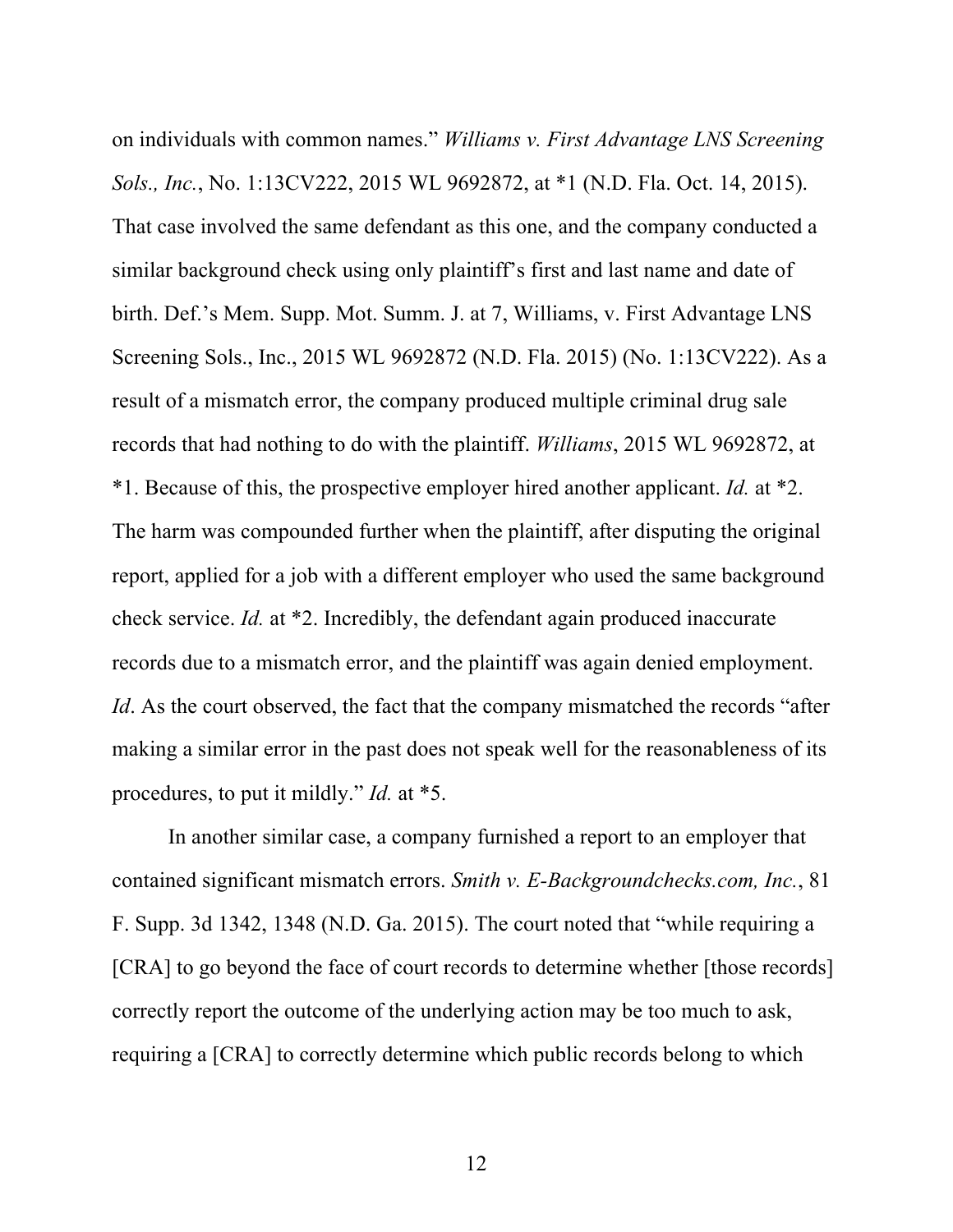individual consumers is not." *Id*. at 1358–59 (alterations in original) (citation and internal marks omitted).

## **C. A credit reporting agency cannot satisfy its duty of reasonable care by following industry practices that produce inaccurate reports.**

As this Court has explained, a "generally accepted [industry] practice may still be negligence." *Complaint of Paducah Towing Co., Inc.*, 692 F.2d 412, 426 (6th Cir. 1982). *See also Ins. Co. of the West v. Island Dream Homes, Inc.*, 679 F.3d 1295, 1299 (11th Cir. 2012) ("Because a custom itself may be substandard, the fact that a defendant acted according to custom is just 'some evidence' of due care."); *Hoemke v. New York Blood Ctr.*, 912 F.2d 550, 552 (2d Cir. 1990) ("Of course, if a given industry lags behind in adopting procedures that reasonable prudence would dictate be instituted, then we are free to hold a given defendant to a higher standard of care than that adopted by the industry."); *The T.J. Hooper*, 60 F.2d 737, 740 (2d Cir. 1932) ("Indeed in most cases reasonable prudence is in fact common prudence; but strictly it is never its measure; a whole calling may have unduly lagged in the adoption of new and available devices. It never may set its own tests, however persuasive be its usages. Courts must in the end say what is required; there are precautions so imperative that even their universal disregard will not excuse their omission."). "[W]here the risks of injury are so substantial and foreseeable," an accepted industry practice "will not shield" a party from liability. *Complaint of Paducah Towing Co., Inc.*, 692 F.2d at 426 (finding that despite an industry practice by tug boats of turning off their engines when moored, a tug boat was negligent when it "placed itself in a hazardous location,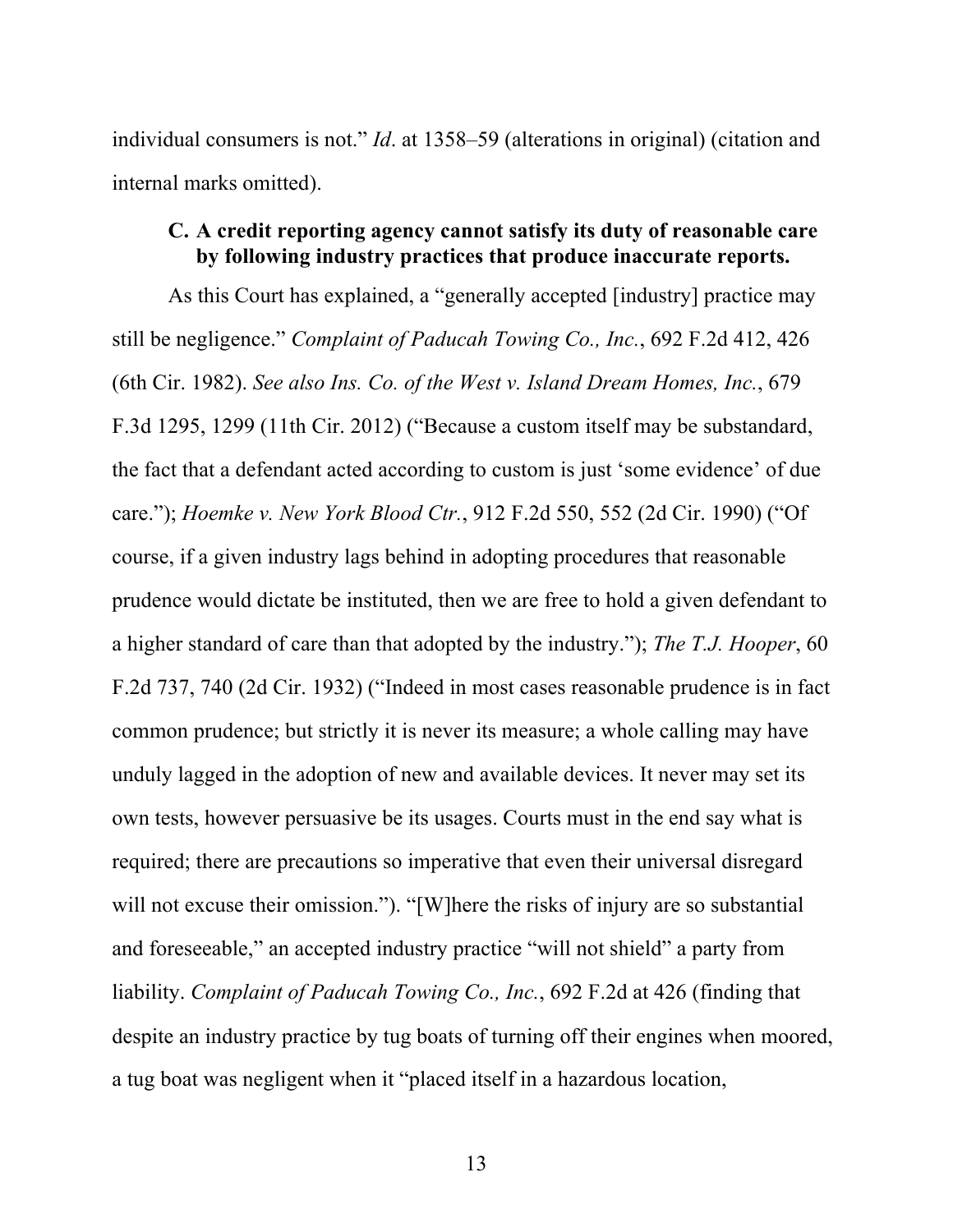inadequately moored with a single line, and then turned off its engines so that it could not respond immediately").

LexisNexis asserts that it followed the industry practice for Employment Screening CRAs by relying solely on an employee's first name, last name, and date of birth in matching records for a background check. Br. Def.-Appellant/Cross-Appellee at 34*; see also* Broken Records, *supra*, at 15 ("[M]any private background screening companies rely solely on first name, last name, and date of birth"). But, regardless of whether it is standard in the industry, this practice generates countless erroneous background reports that include criminal histories with no connection to the person being screened. The instant case is just one more example of this substandard practice, which has caused substantial harm to individuals' livelihoods and reputations. *See, e.g.*, Susan Adams, *How a Criminal Background Check Can Cost You the Job*, Forbes (Sept. 19, 2014)<sup>13</sup> (involving a background check for Kevin A. Jones that included criminal history for convicted criminal Kevin M. Jones, with same date of birth but different middle name and different race); Stephen Davis & Bryan Polcyn, *Background Check Error Leaves Worker "Humiliated,"* Fox 6 Now (July 22, 2012)<sup>14</sup> (involving a background check for female Donnie Ward, which included criminal history for male Don Ward, convicted criminal with same date of birth); Jeff Rossen & Avni Patel,

<sup>13</sup> http://www.forbes.com/sites/susanadams/2014/09/19/how-a-criminalbackground-check-can-cost-you-the-job/#1288672f7f08.

 $14 \text{ http://fox6now.com/2012/07/22/broken-records/$ .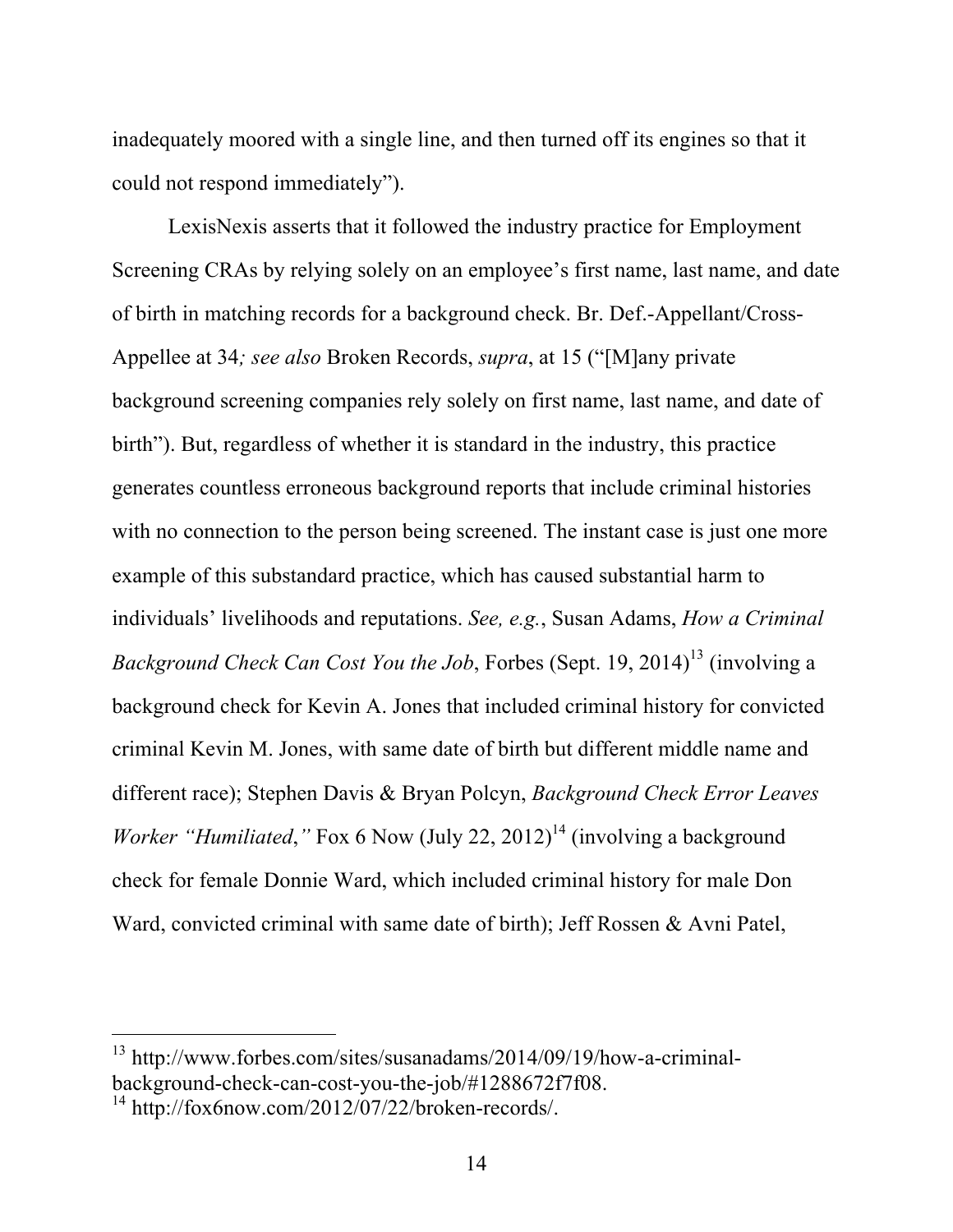*Background Check Firms Making Errors*, Today News (Nov. 8, 2012)<sup>15</sup> (involving a background check for Catherine Taylor that included criminal history for repeat drug offender Catherine Taylor who had the same date of birth but nothing else in common).

Where an Employment Screening CRA is aware of errors in its reports, "it must review its procedures for assuring accuracy and take any necessary steps to avoid future problems." FTC, 40 Years of Experience with the Fair Credit Reporting Act (July 2011).<sup>16</sup> As indicated by the numerous enforcement actions, private lawsuits, and media reports, Employment Screening CRAs are well aware of errors caused by using insufficient criteria to match criminal records. The failure to mitigate this risk is negligent and a violation of Employment Screening CRAs obligation to "follow reasonable procedures to assure maximum possible accuracy" of the background checks they produce. 15 U.S.C. § 1681e(b).

## **II. Credit reporting agencies should be strictly liable for innacuracies caused by their own failure to match names or maintain records.**

The FCRA places obligations on companies that traffic in the collection and sale of personal information. The Act does not prohibit the practice; instead, it seeks to ensure accuracy and transparency so that personal consumer information is fairly obtained, used for appropriate purposes, and does not result in unjust determinations. The Act specifically assigns obligations to companies that collect

<sup>15</sup> http://www.today.com/news/background-check-firms-making-errors-1C9255107.

<sup>16</sup> https://www.ftc.gov/sites/default/files/documents/reports/40-years-experiencefair-credit-reporting-act-ftc-staff-report-summaryinterpretations/110720fcrareport.pdf.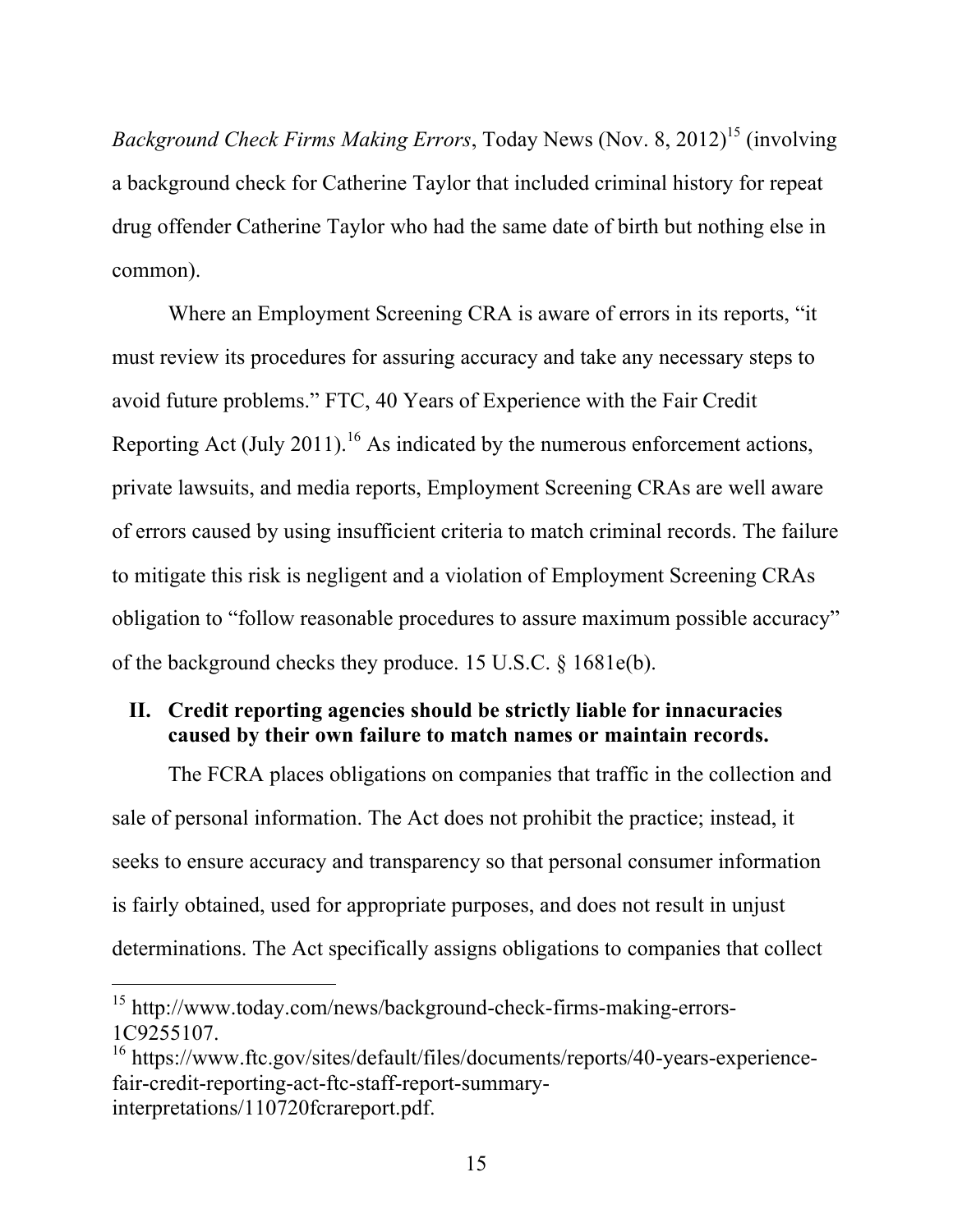and use personal data and provides rights to those whose personal information is at risk.

The rights and responsibilities that provide the basis of the FCRA and other modern privacy laws have come to be known as "Fair Information Practices" ("FIPs"). *See* EPIC, *The Code of Fair Information Practices*. <sup>17</sup> "Fair information Practices provide the central conceptual framework for privacy rights in the digital age." Marc Rotenberg, *EPIC: The First Twenty Years*, *in Privacy in the Modern Age: The Search for Solutions* 1, 5 (Marc Rotenberg, Julia Horwitz, & Jeramie Scott eds., 2015). The Privacy Act of 1974, 5 U.S.C. § 552a , incorporated the FIPs as outlined by the HEW Report in 1973, *see* U.S. Dep't. of Health, Educ. & Welfare, Secretary's Advisory Committee on Automated Personal Data Systems, Records, Computers, and the Rights of Citizens  $(1973)$ .<sup>18</sup> One of the core FIPs principles is that any organization maintaining a database of personal information must maintain that data with accuracy, relevance, and completeness. *Id*. at xx.

Indeed, a central issue before Congress when it passed the FCRA was "to prevent consumers from being unjustly damaged because of inaccurate or arbitrary information in a credit report . . . [and] to prevent an undue invasion of an individual's right of privacy in the collection and dissemination of credit information." Fair Credit Reporting, S. Rep. No. 91-517, at 1; *see also* FTC, *40* 

<sup>&</sup>lt;sup>17</sup> http://epic.org/privacy/consumer/code\_fair\_info.html.

 $18 \text{ http://www.justice.gov/opcl/docs/rec-com- rights.pdf}.$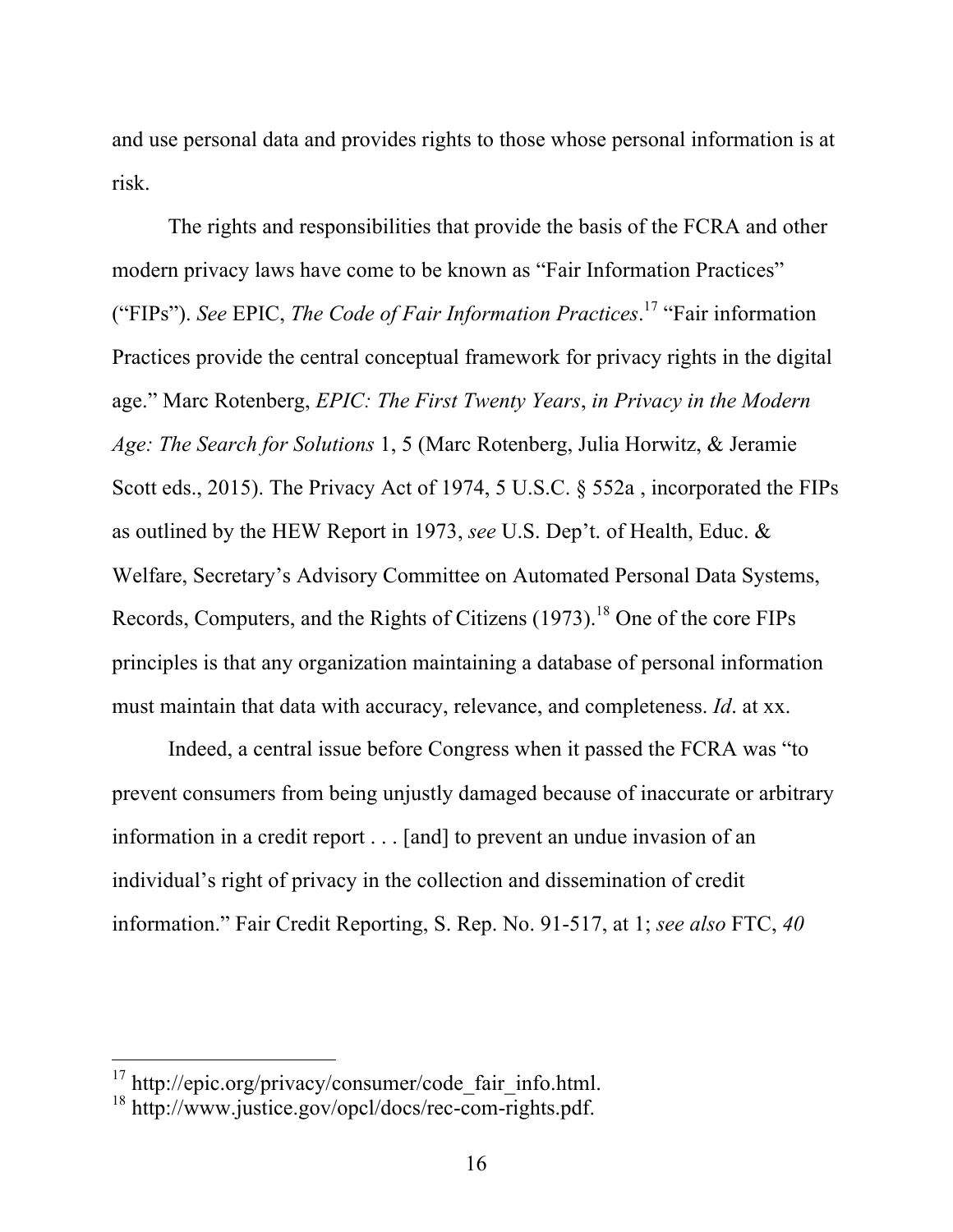*Years of Experience with the Fair Credit Reporting Act*<sup>19</sup> (noting that the FCRA was enacted to "improve the accuracy and integrity of consumer reports").

The FCRA, like other federal privacy laws, places the burden of preventing harm on the party with control over the collection, dissemination, and use of personal information. *See, e.g.*, Brief for EPIC as Amicus Curiae Supporting Appellants, at 3–4, Gordon v. Softech Intern., Inc., 726 F.3d 42 (2d Cir. 2013) (No. 12-661) ("As the reseller is in the best position to determine whether the subsequent use of the data would be permissible under the [Driver's Privacy Protection] Act, it is the reseller that must bear the burden of ensuring that an impermissible use does not occur.").20

Employment Screening CRAs compile sensitive personal information about consumers, and sell it to third parties, and must therefore bear the legal burden of ensuring that the records in their reports actually belong to the subjects of those reports. The FCRA rules do not forbid Employment Screening CRAs from providing these screening services but the companies must exercise a high level of care when taking on the "grave responsibilities" that dramatically affect individual lives, 15 U.S.C. § 1681(a)(4).

Basic tort principles, which underlie much of modern privacy law, place liability on the party who is in the best position to avoid the harm, the "least-cost avoider." *See* Guido Calabresi, *The Costs Of Accidents: A Legal And Economic* 

<sup>&</sup>lt;sup>19</sup> https://www.ftc.gov/sites/default/files/documents/reports/40-years-experiencefair-credit-reporting-act-ftc-staff-report-summaryinterpretations/110720fcrareport.pdf.

<sup>20</sup> https://epic.org/amicus/dppa/softech/EPIC-Amicus-Brief.pdf.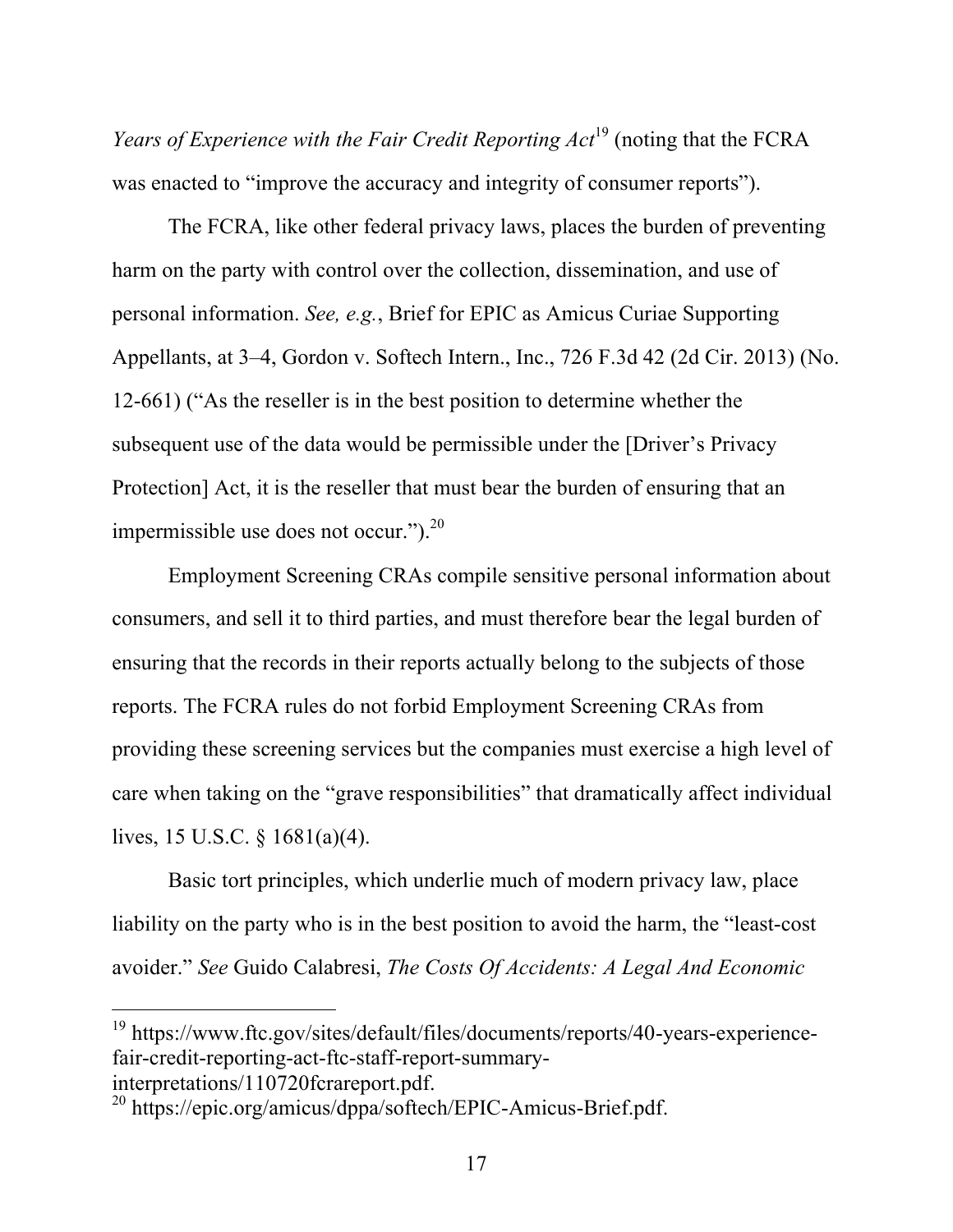*Analysis* 135 (1970) ("A pure market approach to primary accident cost avoidance would require allocation of accident costs to those acts or activities (or combinations of them) which could avoid the accident costs most cheaply.")*; see also* Richard Coase, *The Problem of Social Cost*, 3 J. Law & Econ. 1 (1960) (articulating a theory of cost allocation to promote efficient allocations of property resources).

The least-cost avoider theory is particularly relevant where transaction costs are high, as in the case of one party causing harm to a large and diffuse group of individuals. Calabresi, *supra*, at 135–38; *see* Harold Demsetz, *When Does the Rule of Liability Matter?*, 1 J. Legal. Stud. 13, 27–28 (1972) (arguing that when transaction costs are high, the legal system can "improve the allocation of resources by placing liability on that party who in the usual situation could be expected to avoid the costly interaction most cheaply"). Liability rules that hold a least-cost avoider responsible allocate rights and responsibilities such that privacy rights are protected and statutory violations are avoided.

In enacting the FCRA, Congress sought to ensure "maximum possible accuracy" by holding CRAs liable for the unreasonable errors in their reports. *See*  15 U.S.C. § 1681e(b) ("Whenever a consumer reporting agency prepares a consumer report it shall follow reasonable procedures to assure maximum possible accuracy of the information concerning the individual about whom the report relates.");  $\S$  1681(a)(4)("There is a need to insure that consumer reporting agencies exercise their grave responsibilities with fairness, impartiality, and a respect for the consumer's right to privacy."). Making consumers responsible for preventing

18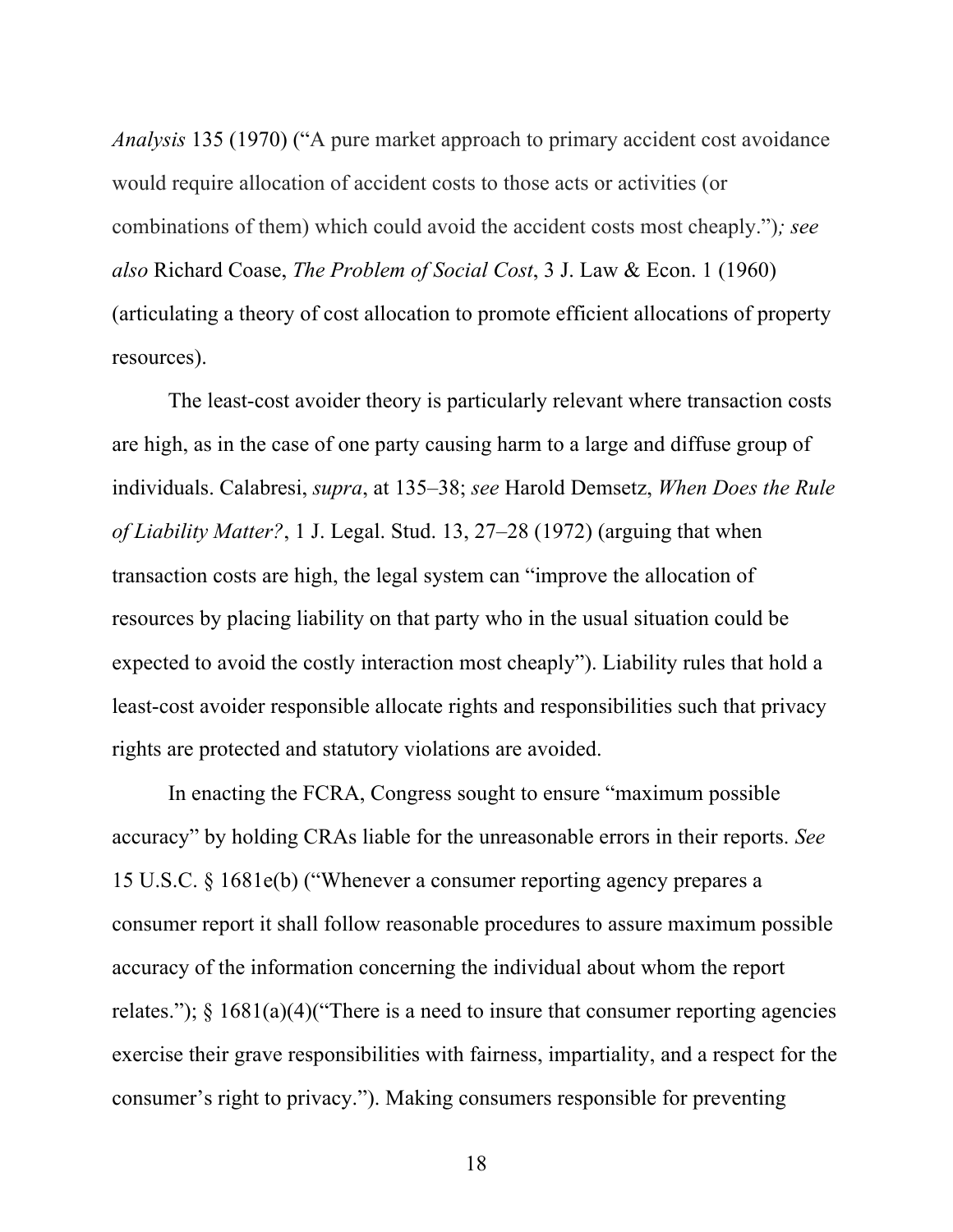inaccurate or erroneous consumer reports is not reasonable, sensible, or efficient. Consumers do not exercise control over the data that a CRA chooses to include in its databases, nor are they given the opportunity to review a consumer report prior to its sale to a CRA client. Congress correctly placed the burden of accuracy and reliability on the company that actually creates and distributes the report.

Database operators such as Employment Screening CRAs "constitute the cheapest cost avoiders vis-à-vis individuals whose information sits in a private entity's database." Danielle Keats Citron, *Reservoirs of Danger: the Evolution of Public and Private Law at the Dawn of the Information Age*, 80 Southern Cal. L. Rev. 241, 284 (2007) (arguing that data brokers should be strictly liable for unsecure databases and data breaches); *cf.* Brief for EPIC as Amicus Curiae Supporting Appellants, at 15–17, Gordon v. Softech Intern., Inc., *supra* (arguing for similar liability for resellers of driver's records). An Employment Screening CRA "has exclusive knowledge about, and control over, its information system." Citron*, supra*, at 285. Consumers might be the least-cost avoiders if they knew what CRA had their personal information and could correct or remove it. *Id.* "But individuals have no information about, and have no practical means to find out, where their personal data resides." *Id.* at 285–86; *see also Understanding Consumer Attitudes About Privacy: Hearing Before the Subcomm. on Commerce, Manufacturing, and Trade of the House Comm. on Energy and Commerce* 102–03 (Oct. 13, 2011) (testimony of Prof. Alessandro Acquisti)<sup>21</sup> ("Research has

 $^{21}$  https://www.gpo.gov/fdsys/pkg/CHRG-112hhrg74605/pdf/CHRG-112hhrg74605.pdf.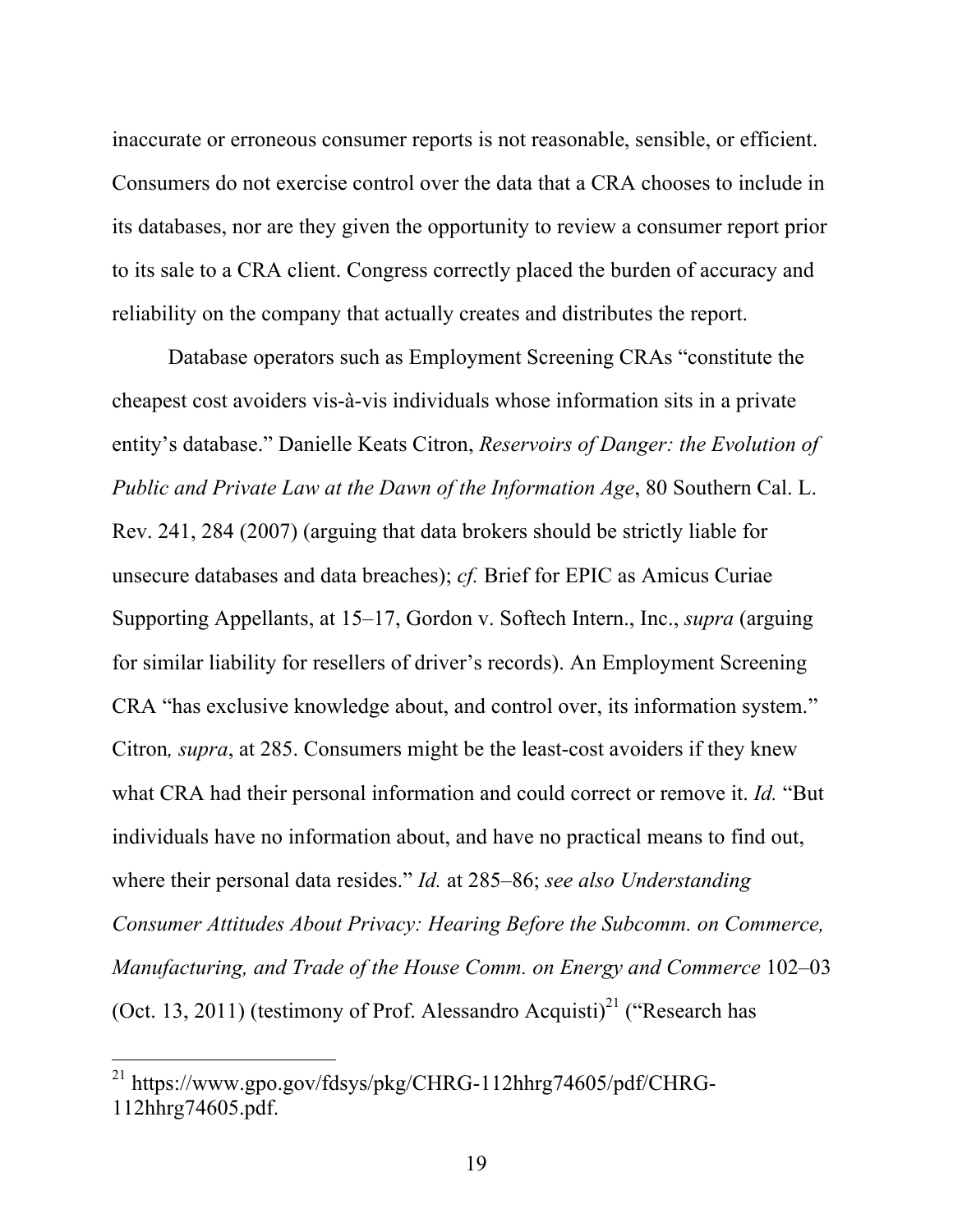suggested that US consumers are often ill-informed about the collection and usage of their personal information, and the consequences of those usages. This puts them in a position of asymmetric information, and sometimes disadvantage, relative to the data holders that collect and use that information."). Indeed, consumers are actually loss bearers, because they are unable to pass along the harm of an inaccurate consumer report through insurance. *See* Citron, *supra*, at 285.

Even if consumers knew which Employment Screening CRA had access to their records, they would be unable to prevent that company from distributing mismatched records to third parties. *See id.* And bringing together hundreds of millions of consumers to bargain over how a company retrieves, compiles, and distributes a wide range of aggregate records would be prohibitively expensive and logistically challenging. *See id.* at 286.

Thus, an Employment Screening CRA "sits in the best position to make decisions about the costs and benefits of its information-gathering" and distribution. *Id.* at 285. As such, they must bear the legal liability whenever their procedures fail to meet the most basic element of accuracy—ensuring that all records in the employment background report actually match the prospective employee.

20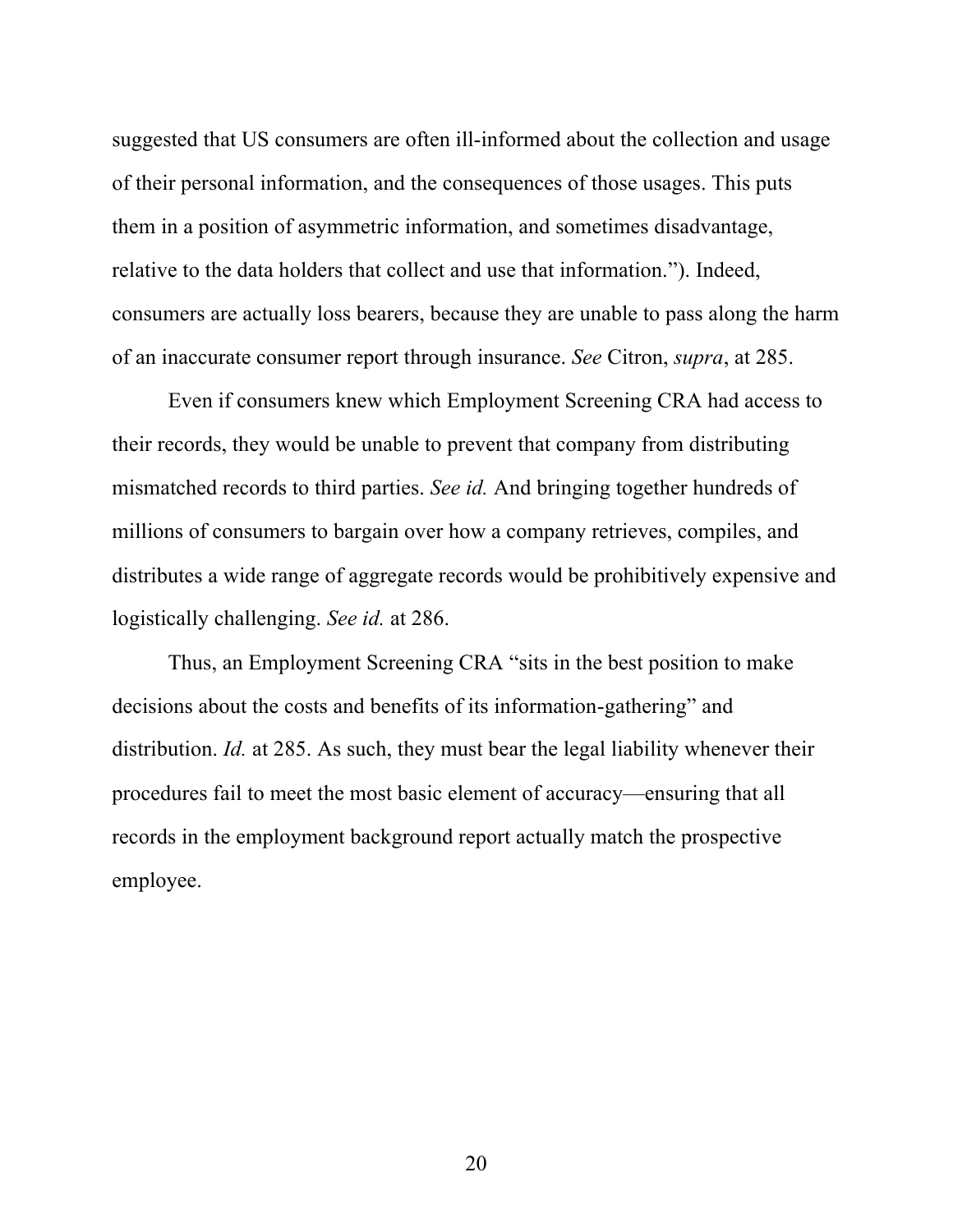## **CONCLUSION**

For the reasons explained above, EPIC respectfully request that this Court

affirm the lower court decision and rule in favor of the Plaintiff in this case.

Respectfully submitted,

 */s/ Alan Butler*

MARC ROTENBERG ALAN BUTLER CLAIRE GARTLAND AIMEE THOMSON Electronic Privacy Information Center 1718 Connecticut Ave. NW Suite 200 Washington, DC 20009 (202) 483-1140

Dated: February 29, 2016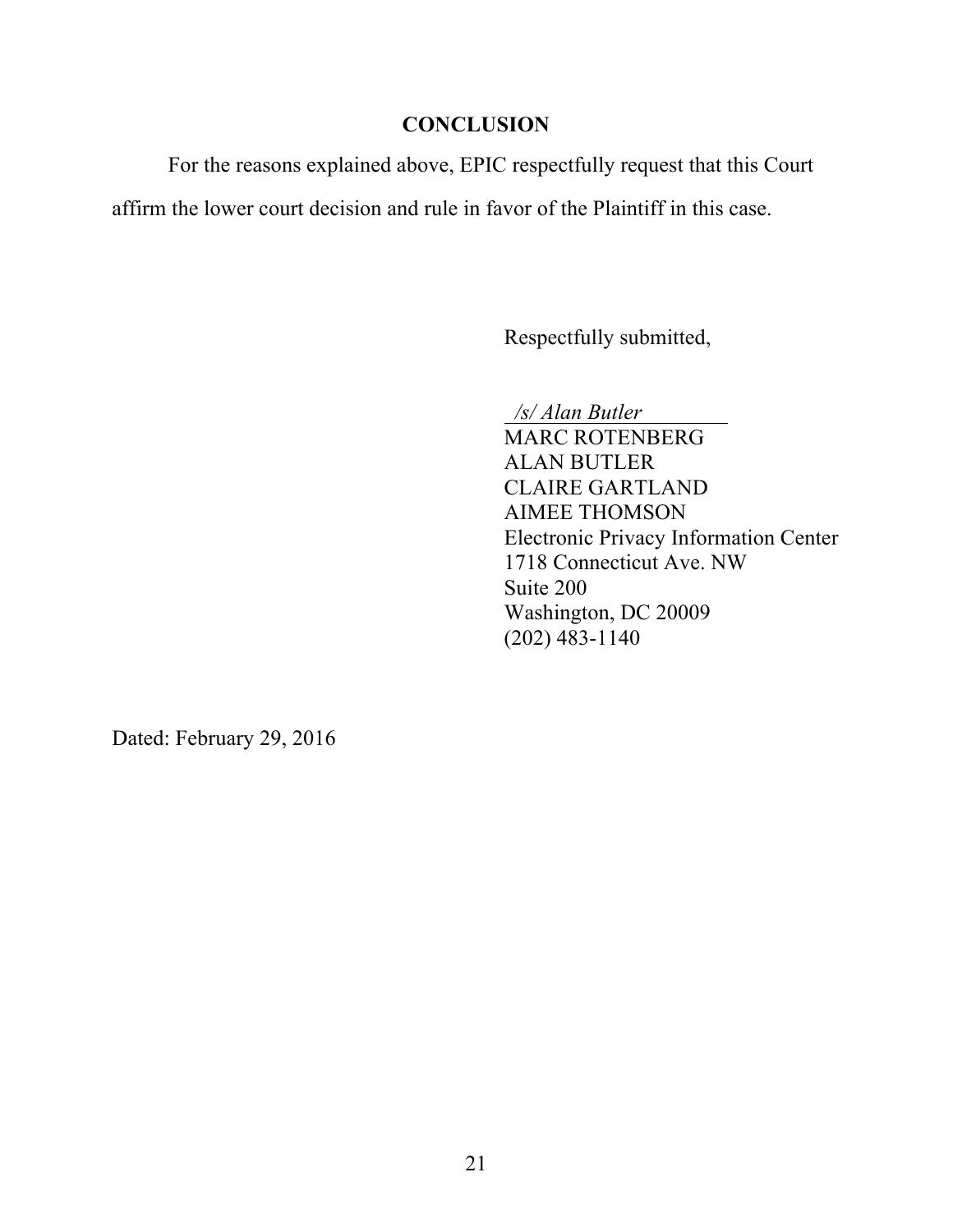# **CERTIFICATE OF COMPLIANCE**

I hereby certify that the foregoing brief complies with the typeface requirements of Federal Rule of Appellate Procedure 32(a)(5) and the type-style requirements of Federal Rule of Appellate Procedure 32(a)(6). The brief is composed in a 14-point proportional typeface, Times New Roman, and complies with the word limit of Federal Rule of Appellate Procedure  $32(a)(7)(B)$  because it contains 4,653 words, excluding the parts of the brief exempted under Federal Rule of Appellate Procedure 32(a)(7)(B)(iii) and Circuit Rule 32(b)(1).

> */s/ Alan Butler* ALAN BUTLER